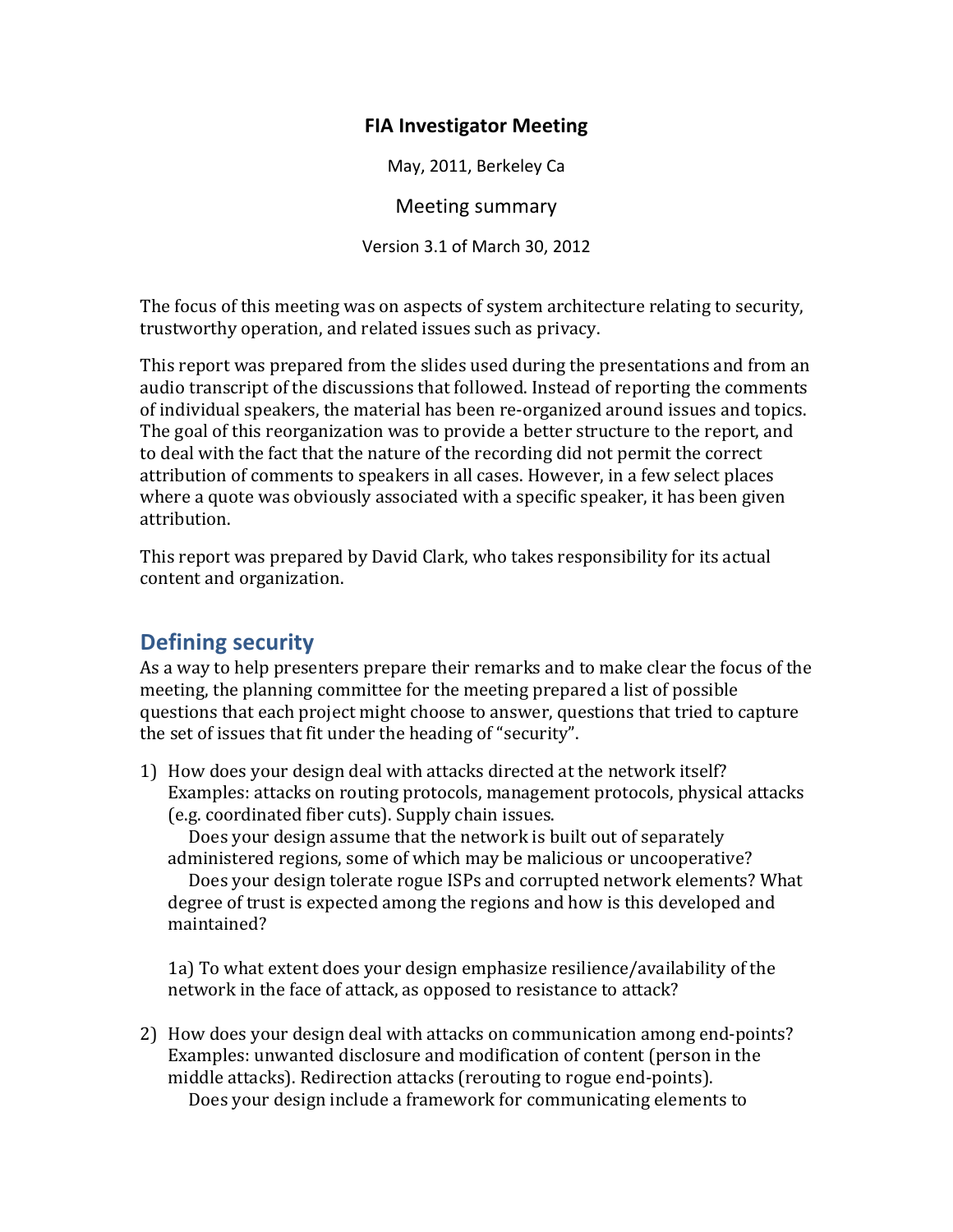identify each other? Does your design deal with issues of trust (or lack of trust) among communicating parties?

Does your design place controls on (or require authorization for) various sorts of end-point actions across the net?

Does your design deal with selective/targeted loss of availability/performance?!

What is your point of view about traffic analysis? Does your design store user or transactional information?

3) How does your design attempt to mitigate attacks on end-nodes? Examples: delivery of malware as part of communication, direct attacks on vulnerabilities presented via the network interface, espionage and data exfiltration.

3a) Does your design include methods to deal with multi-stage attacks (using intermediate nodes previously corrupted)? For example, do you intend to address prevention, diagnosis, and/or deterrence of multi-stage attacks?

3b) Does your design attempt to mitigate the consequences of end-node faults and vulnerabilities? Examples: requirements for application design. Restrictions on patterns of communication.!

- 4) Does your design deal with information assurance? Possible goals: information integrity, authenticity (provenance), detection of stale versions. Integrity of search.
- 5) How does your design deal with DDoS attacks? (Such attacks could be seen as attacks on the network and attacks on the end-node, but probably worthy of a distinct category.)
- 6) Does your design address the sorts of higher-level considerations listed below? (These could be seen as covered by the list above, but should be noted as named issues.)

6a) National security: lawful intercept, traffic analysis.

6b) Privacy; anonymous action. How does your design relate to privacyenhancing or anonymizing tools? Does your design raise (or mitigate) issues related to correlation across stored information?

6c) Control of delivery of illegal or forbidden content.

6d) Accountability; deterrence. Does your design intend to make jurisdictional boundaries explicit?

6e) DRM and content management.

7) What new sorts of vulnerabilities does your approach create? What are the "new" security problems you will have to resolve? Can you identify points of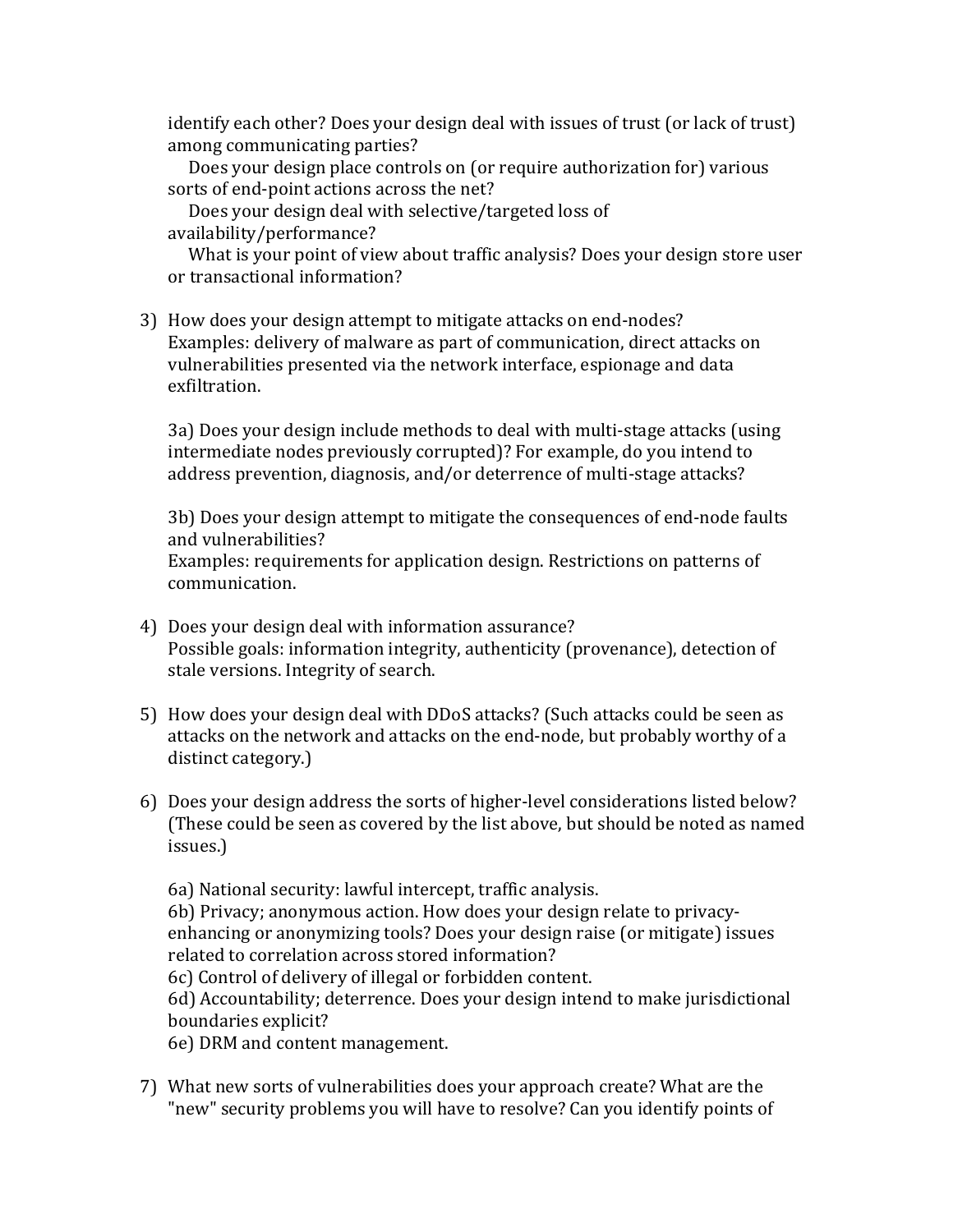(security) failure with severe implications?

8) Has your group agreed on a threat model? What is your point of view?

## **The format of the meeting**

The project participants were joined by two teams of observers: an invited set of experts in security, and members of the Values in Design Council.

The security experts: Alan!Kirby Susan Landau Jim!Fenton Drew!Dean! Earl Boebert Lee Badger The participants from the Values in Design Council: Paul Ohm Deirdre Mulligan Chris Hoofnagle Jacob Gaboury Batya Friedman Geoffrey Bowker

Each project gave a presentation on the security aspects of their design, which was then followed by an hour of discussion of the approach. Following those four presentations/discussions, the two groups of observers were invited to give overall reactions and thoughts.

## **Project\$presentations/discussions**

#### **Extensible Internet Architecture (XIA)**

The relevant aspects of the XIA architecture are as follows.

• The rich addressing/forwarding mechanisms in XIA allow a packet to carry several forms of addresses at once. For example, they can carry the content id (CID) of a desired piece of content, but as well the ID of a service hosting that content (a SID), or the host where the service is located (a HID) or an administrative domain in which the CID is known (an AD). This richness is described as expressing *intent*, and the other addresses allow various forms of *fallback forwarding* and the like. In detail, these various IDs are structured as a DAG in the packet header, which the router parses to find a suitable ID on which to act.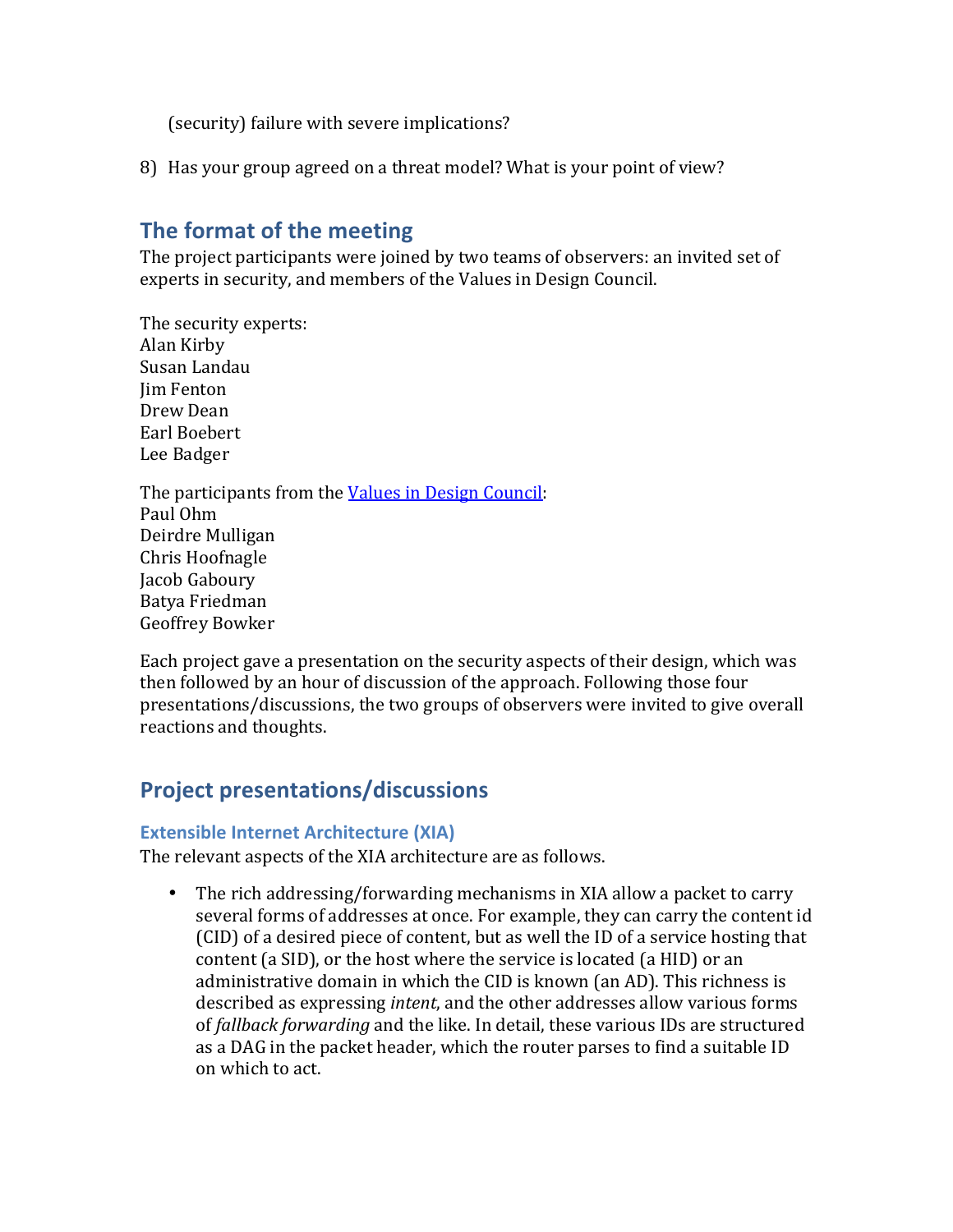- The various IDs, collectively called XIDs, must be *self-certifying*. For example, they may be the hash of a public key, or the hash of the content to which they refer. These ID mechanisms allow the end-points (e.g. the applications or perhaps code acting on behalf of the actual human users) to confirm that the action they attempted has completed correctly: that they connected to the host they intended, got the content they intended, and so on. Put otherwise, these mechanisms transform a wide range of attacks into detected failures.
- The architecture of XIA will attempt to provide tools to isolate the source of the attack/malfunction that caused the failure. While these were not elaborated in the presentation, the XIA team assumes that they will sit above the architecture—diagnostic tools that can be run as needed.
- XIA gives the end-point options for control to bypass or route around these points of failure. These include the detailed routing choices in SCION, the diversity of options for binding human-oriented names to XIDs, classes of XIDs that support replication and caching, and the like.
- The SCION mechanisms provide a structure to break up the overall network into what are called *trust domains*, which allow a variety of end-point controls over routing.

Requiring that XIDs be self-certifying is part of the mechanisms that allow confirmation that the intended action has actually occurred. However, this step is only part of the scheme. XIDs provide a means to confirm that the correct action occurred *once the end points have the correct XIDs*. As a first step, most network operations start with "higher level" names that describe what is desired, such as URLs, email addresses, and the like.

• Since different applications may involve different sorts of high-level names, the XIA architecture does not define how these names should be converted to XIDs in a trustworthy way. The XIA architecture gives mandates to application/support service designers as to what the application and its supporting services must do, but does not dictate a mandatory way of doing it.

The class of mechanisms that an application uses to provide these binding is called *trust management mechanisms*, and XIA provides an API (a "narrow waist") for an application to invoke these.

#### **Discussion**

In the discussion that followed the XIA presentation, the following issues came up.

**Security implications of intents.** While *intents* may lead to more efficient network utilization, and contribute to the goal of availability by finding nearby copies of content, finding an available service provider (a form of anycast), and the like, they may have serious consequences with respect to privacy and traffic analysis. A visible CID in the header seems to provide a very fine-grained revelation of what a specific user is doing, and the source HID in the packet can tie the action back to a user.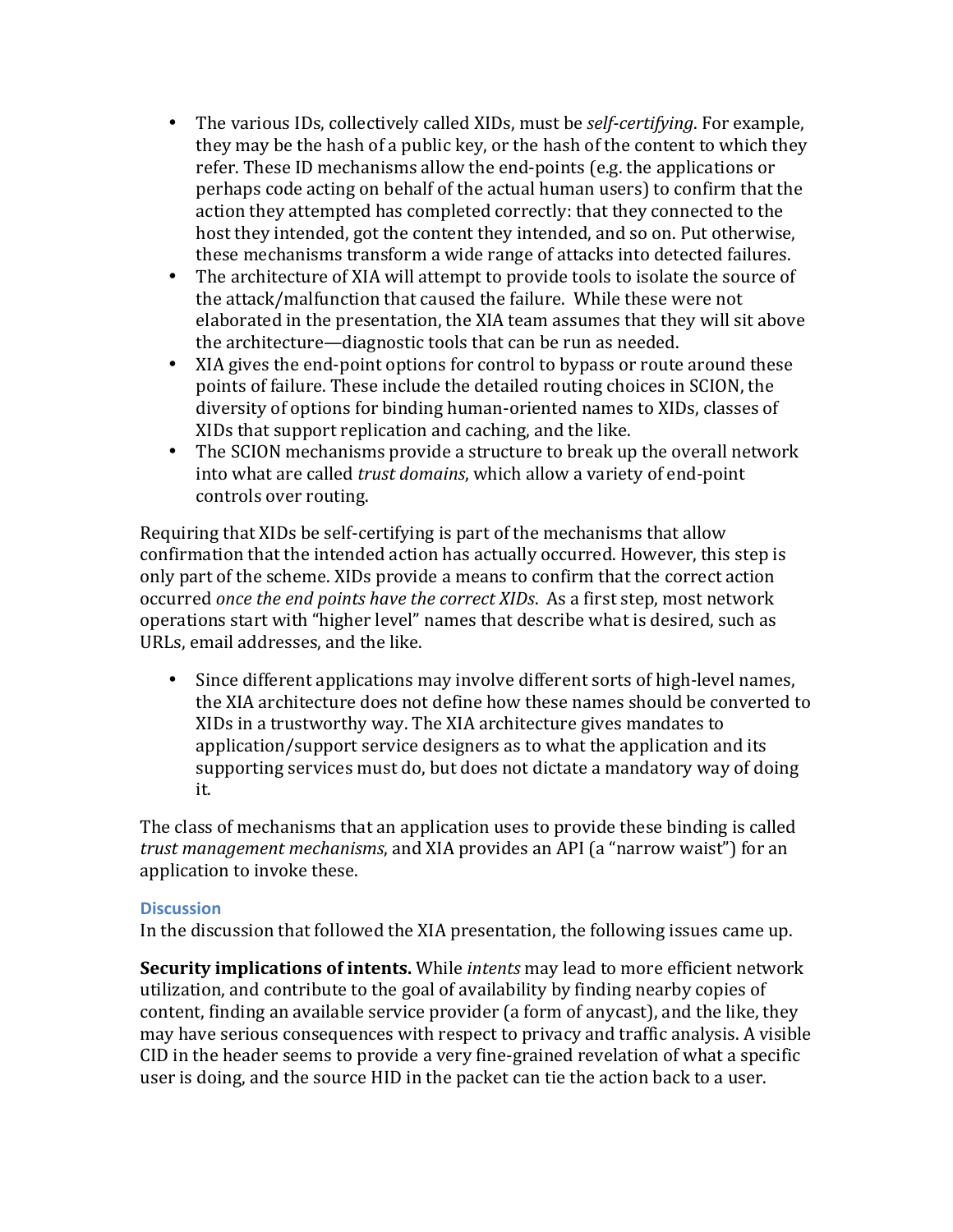One response to this is that the source (and the application acting on behalf of the source) has the option of using a persistent HID or a short-lived one. Hosts can have more than one HID. If the source domain can route on an *ephemeral SID* (sort of like the random source port in the current Internet), then there need be no source HID in the packet, which can partially obscure the identity of the sending host, and also allow process migration. Another answer is that the full expressive power of intents need not always be used: the packet could have only an SID, with (for example) a CID encrypted inside the packet so that only the end-node can see it. However, these choices may be defined by what the application designer does, not the actual user at the moment of execution.

There was a question as to whether the DAG addresses could permit certain sorts of abuse, such as making a packet seem to come from the wrong location. It was claimed that one problem with source routes are the security vulnerabilities they create, and DAGs seem like source addresses. One answer is that DAGs are less general than source addresses, and as well some sort of policy restriction may need to be imposed on the sorts of DAG addresses that can be used in specific contexts. This seems to imply a complex bit of analysis as to what sorts of DAGs represent risks in particular contexts.

**Who is the user?** Several of the slides in the XIA presentation referred to "users". In some cases, this may refer to the actual user at the time of execution, and in other cases refer to the "user of XIA" who is the application designer. Clarity of distinction between the two is important, as (for example) in the discussion above of which "user" has control over how much is revealed in the packets. If the project really wants to look at "users", they must look at real users: kids with games, the third world, the people at the edges.

**Key management.** Several forms of XIDs, in particular HIDs and SIDs, use public key/private key pairs as the mechanism for self-certification. This approach implies a number of issues specific to the design. If a host is penetrated and the private keys are stolen, there needs to be some form of revocation. It is possible that the trust management mechanisms are part of this (e.g. binding may time out), but this needs careful consideration. It was also pointed out that the "dog ate my private key" problem is critical and hard to solve. The more copies of the private key are around (both to protect from total loss and allow replication of services) the more chances of it being stolen. The dependence on key pairs as the foundation of XIA security may imply some very daunting operational requirements. See below.

**Classes of principals.** In XIA, elements identified by XIDs are *principals*. There was a question as to whether content, service and host were the only ones, and what was required to make a new one. The team responded that the only reason to add a new class of principal at the XIA level is that it allows the network to provide a service (e.g. routing, caching) at that level. Otherwise, the function should just as well be done at the service layer. The term "overlay" was used, but the relationship between overlay and service was not clear. The team speculated that new classes of principals would be invented infrequently, since the XIA infrastructure would have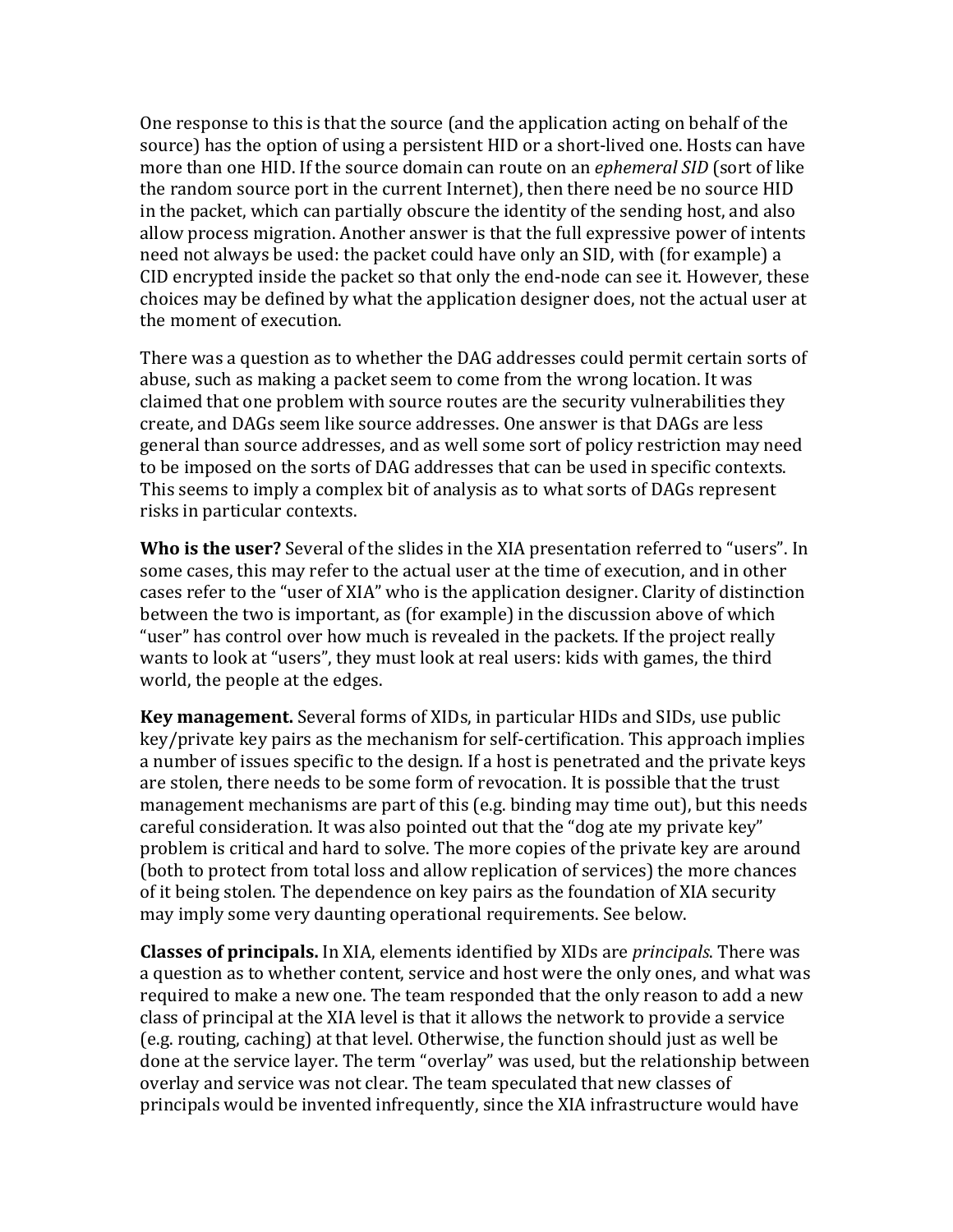to evolve for the new class of ID to be useful. Two possible examples of future classes were DTNs and multicast. The team invited the listeners to think of possible new classes to challenge their thinking. SCION routes can be integrated into XIA as a new type of XID.

There was a question as to why the host is a class of principal, since it seemed as if services were the real building block. There were several answers: HIDs will be useful for low-level issues such as management. HIDs provide the migration path from today's host-centric Internet. Finally, once a stateful connection to a service has been established, a HID can be used to select the particular version of the service that has the state. However, this could perhaps be done with an ephemeral SID on the server side, which would enable the process migration mentioned elsewhere.

**Traffic analysis.** In the list of security objectives for XIA, privacy was mentioned, but there was no specific mention of traffic analysis. Several of the invited discussants strongly made the point that traffic analysis (looking at headers, not content) is a very powerful tool for intelligence. Patterns of interaction reveal a great deal, and can be a means to break *operations security* or *opsec*, and discover that "something new and different" is going on. As a means to model what the adversary can do, one should not begin with a catalog of mechanisms, but a catalog of the potential adversaries that can observe aspects of the traffic. One should list what they can see individually, and then ask what is revealed if they can share knowledge from different parts of the network.

One of the team members observed that some of the XIDs can be transient, including the HID of the host retrieving content. However, it would seem that CIDs, which are a hash of the content, must by design be persistent, which would facilitate the longterm tracking of the dissemination of a known piece of content over XIA.

**Privacy and accountability.** Some of these same issues came up in discussions about privacy and accountability. The XIA team commented that one of their design questions is the extent to which this balance should be in the infrastructure vs. in the applications. There was a comment from the room that user behavior may be different if users are identified and held accountable, and the team said that Sara Kiesler was researching this question. However, this did not resolve the question of XIA vs. higher-level mechanisms. The team commented that in their view, it would be desirable if XIA could be configured to provide a different balance (at the XIA level) in different deployment contexts. This is a harder challenge than a fixed outcome.

**Trust domains and scopes.** There was considerable confusion as to what a trust domain was. Given the different uses of the word *trust* in the discussion, a number of different objectives could be presumed. Mechanically, within the SCION system, trust domains seem to be routing regions that are collections of administrative domains (ADs). Within a TD, an end node can express controls/preferences over how routes are formed between the end-node and a *path construction beacon* (PCB),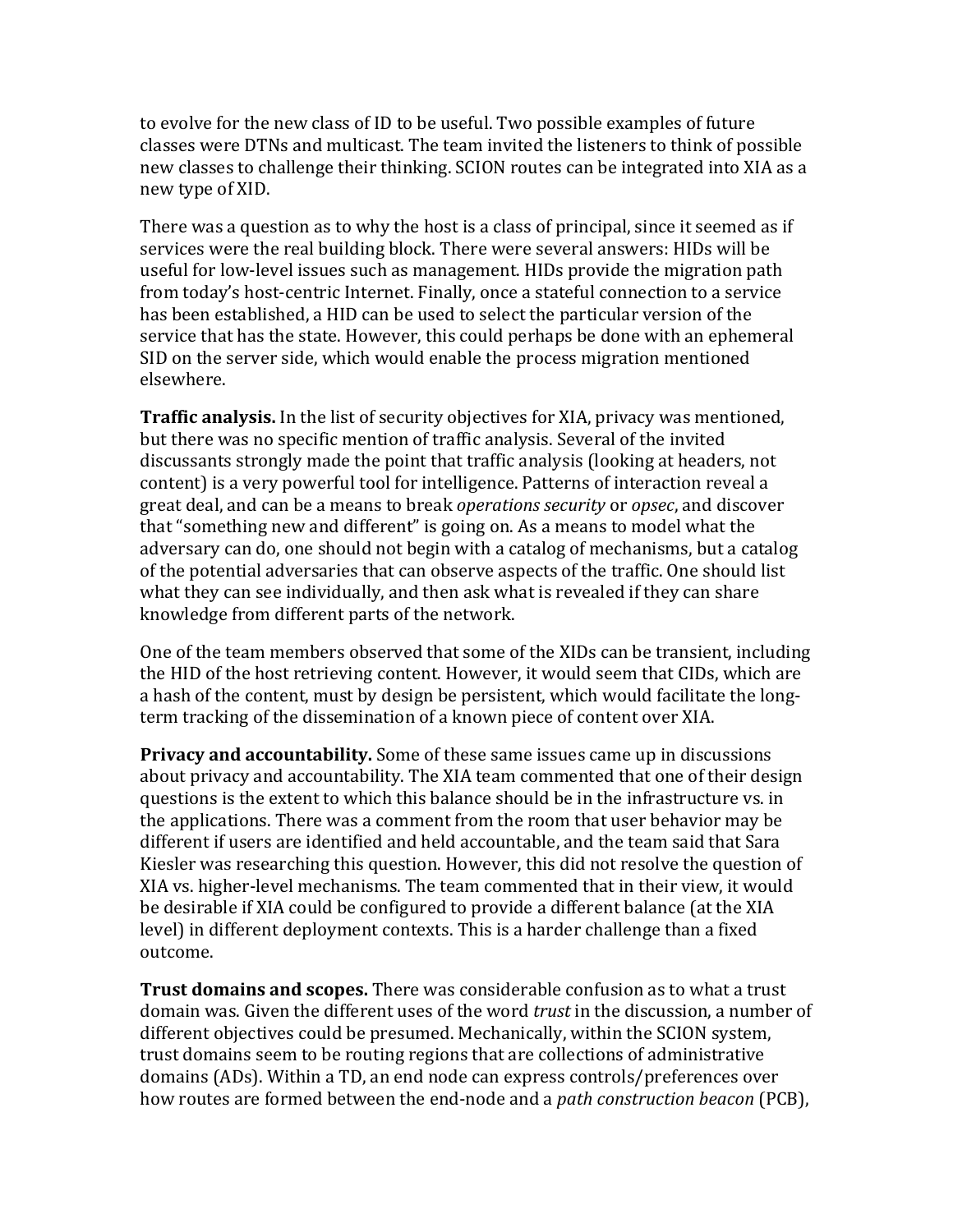which is a point within the *core* of the TD where ISPs (sort of like tier 1 ISPs today) patch routes from end-nodes together and compute routes to a PCB in another TD as necessary. This seemed to leave a number of questions unanswered.

- What does this have to do with trust? Are we "trusting" that the specified route will be followed between the end-node and the PCB?
- Does this design imply that the end-node must trust its access ISP? There are many real-world situations where the users must use an ISP they do not trust.
- TDs were described as matching legal jurisdictions (as an example). Why is this the right modularity? Does the design depend on legal sanctions to discipline the operators to behave in a trustworthy way? Why would there be bigger or smaller TDs?
- There was a PKI associated with TDs, but the role of the PKI was not clear.

In the subsequent discussion, it was made clear that in the XIA design the TDs are only concerned with the issue of path availability, and no other aspect of trust. Within a TD the users have control over AD-level routing (among the valid routes they have been offered), and if traffic is between a source and destination in the same TD, the end-points can be assured the traffic did not leave the AD. But it is not clear what assurances are available when the traffic leaves the TD. This concern was raised in the context of increased use of "cloud-based applications". Many countries are too small to sustain an internal cloud infrastructure, and many popular applications (such as Facebook and Youtube) are almost global in scope. This fact raised doubts that most traffic will remain inside a TD, which in turn raised doubts about the power of the TD mechanisms to improve overall operational security/availability/control.

One of the roles of a TD is to isolate routing and other control messages. Spurious routing messages from outside the TD cannot disrupt the internal routing of the TD. One way to explain this that in the current Internet we have two levels of routing, IGP and EGP, where the EGP should not be able to disrupt the IGP, and in SCION we have three, the AS IGP, the TD and the global, and at each level, the outside should not be able to disrupt the inside. This raises a number of questions, such as whether ISPs inside different trust regions can directly peer.

XIA permits the use of mechanisms such as TOR, and the SCION work includes a TOR-like mechanism. This can be used to tunnel out of a region where there is no trust. However, the interplay between lack of trust, the use of *intents* and traffic analysis seems complex and nuanced, and may require careful thought as part of the design. Again, good security in practice may require a high-level of attention to operational issues, which ties back to the question of "who is the user?" and what level of sophistication is required of each class of user.

There was considerable doubt about the use of "scopes" (parts of the net in which more or less is revealed) to protect the user from traffic analysis (and complete profiling) if the analysis can be carried out over any extended time period. And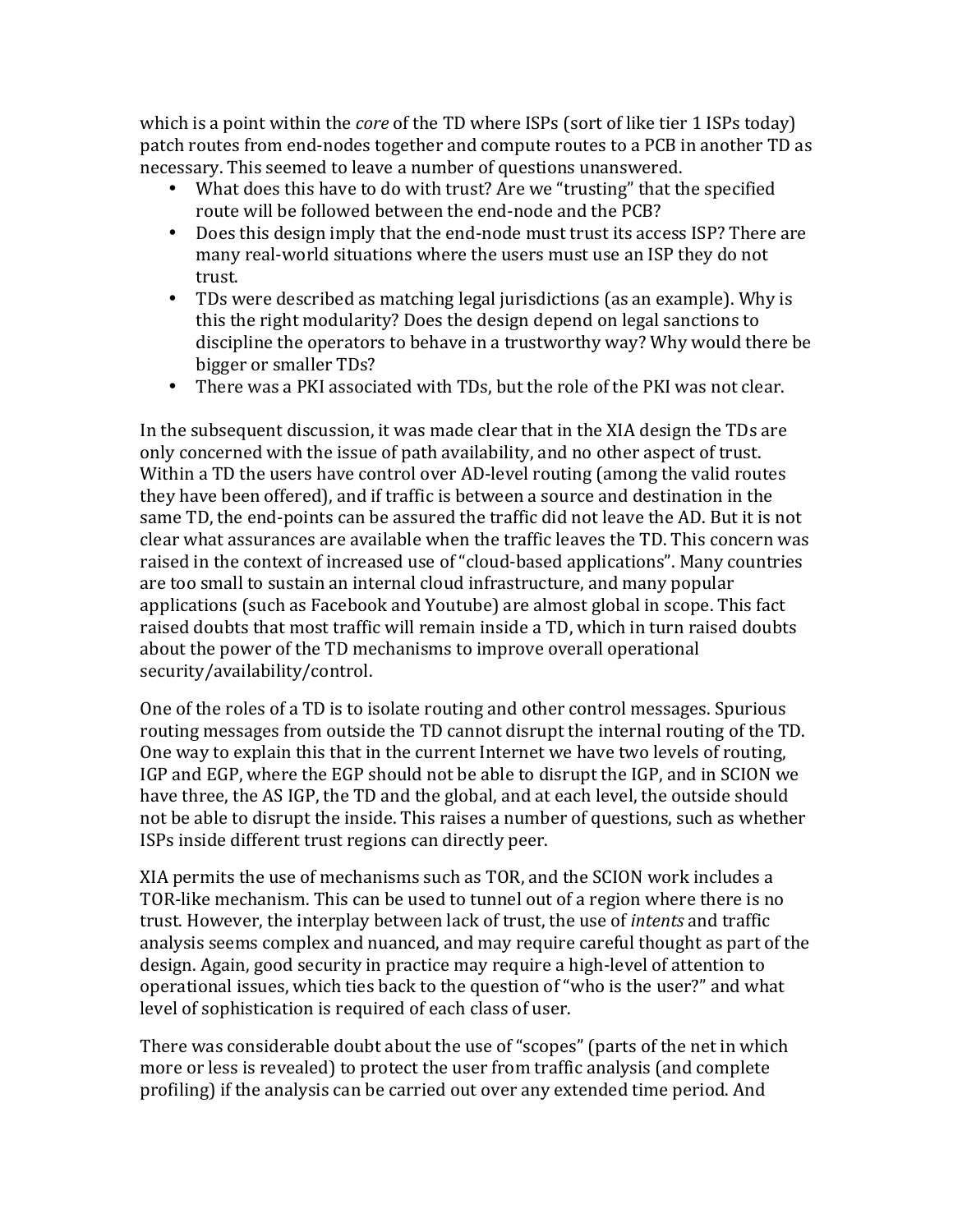given the diverse patterns of trust (I trust my ISP but not yours, or the other way round), the interplay between the use of something like TOR to hide information and the desire to reveal intents only in trusted regions seems more complex than the XIA mechanisms could realize.

The idea that the application designer has control over how these tools are mixed (e.g. how scoping/tunneling is done) raised concerns. There is no reason to assume that the application designer always represents the interests of the user, or that the user can understand the consequences of complex behaviors that are embedded in the application. Something more is needed as part of a complete story.

**Performance:** Since this meeting was about security, performance came up only indirectly. But in the discussion about the performance of long distance connections, it was asserted that tier 1 ISPs carry most of the long distance traffic, and on this basis, SCION paths were not materially longer than BGP paths. However, the current trend in the Intenet is toward private peering among access and content, which raises the question of how SCION deals with paths that cross TDs but are private arrangements among the ADs in the two TDs.

On the other hand, the XIA team noted that data is migrating to follow the user, and the CIDs may allow local retrieval of content. However, there is a general question as to whether the efficiency of this routing scheme is dependent on various assumptions about traffic patterns.

**Verification:** What approach will be taken to reason about the correctness of the system and its properties. It was agreed that long, formal proofs would not be effective. But is there some sort of semi-formal process, perhaps some sort of diagram or representation that can help. The team noted that as a practical matter, verification can take as much time as design, and the scope of the project limits what can he done.

With respect to trust, one suggestion was to construct some sort of matrix of principals and actors, and describe the trust relationship between them. What would the consequences be of violating this trust?

**Evolution:** Following on the discussion of XIDs and the possibility of adding new ones over time, the question was raised as to whether the encryption algorithms can be changed over time. If one is found to be flawed, or is rendered vulnerable by Moore's law, how much of a problem is this for the architecture?

**Regulation and transparency:** The sophistication of the addressing and the range of trust management mechanisms seems to give many more actors options for control, perhaps very nuanced control, over what happens in the system. The debates today over network neutrality are about imposing external restrictions on what ISPs can do, in a context that is much simpler than XIA. For example, in XIA will there need to be potential regulation over which content is cached? As a starting point, XIA should provide means to make the control actions take by different actors visible or transparent. Visibility is one of the means to discipline actors.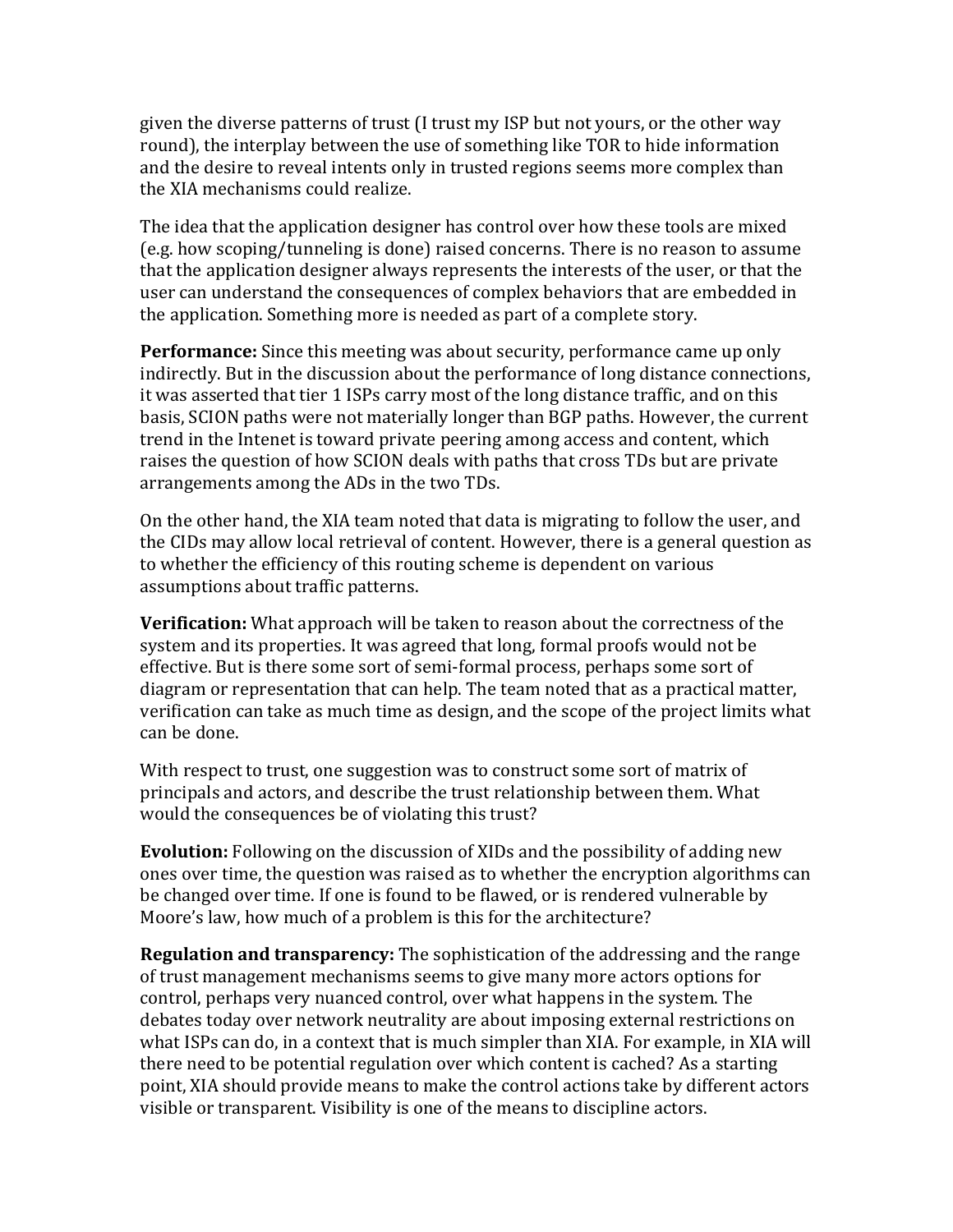#### **Summary—XIA**

**Control of XIA addresses:** in several different parts of the discussion, the question came up as to which actors would have control over what is in an address: whether there is a CID, for example, or a HID. It seemed as if some of the answers were inconsistent. One answer was that the application designer had control. Another answer was that the "user at the source" would have control, perhaps to control whether a cached copy of content was acceptable or whether the request has to go to the service. It was stated that different addresses (including options for tunnels and selective revelation of parts of the address) might vary based on the trust that the "user" placed in various parts of the network. Since this happens at execution time, this is not the application designer but the user or an agent helping the user. Finally, of course, what is in an address is determined by what is returned from the "name lookup function". It would be useful to write down in one place all the factors that have to be taken into account in fixing the address being used, and making sure that all these uses are consistent.

**Vulnerabilities:** There were two aspects of the system that seemed as if they might represent points of vulnerability: key management and the trust management mechanisms that map human names to XIDs. Key management is tricky and complex, and given that the project said that they were not addressing the issues of host security (which seems reasonable) it is not clear how this system can be secure in practice. If it is to be anything but a toy system, the key management tools must be designed as a part of the system, and a team participant that plays the role of the adversary must be part of the design process from the beginning. The tools that map from name to XID are outside the architecture, and by design there will be multiple of them. If they are vulnerable, the attention at the XIA level will be fruitless. Is there some sort of "end-to-end" check that can validate the human-meaningful name as well as the XIDs?

#### **Nebula**

With respect to security, the Nebula approach is based on the presumption of a clean division of responsibility between network and end-points. The end-points are responsible for confirming that the connections have reached the correct places, and that integrity and confidentiality are preserved (e.g. by encryption). The responsibilities of the network are highly reliable availability, predictable service, and assuring that the requirements (policies) of all the relevant actors are taken into account as traffic is routed across the network. The relevant actors include networks themselves, and as well higher-level service elements.

An example, as developed in the group discussion, will help to illustrate what is meant by that last responsibility. Nebula, like essentially all architecture proposals, assumes that the network is made up of regions that are separately built and operated, often by private-sector providers. These providers will have policies concerning which sorts of traffic (e.g. for which classes of senders and receivers) they will carry, and so on. Today, the only tools that can be used to express these policies are the various options within BGP, which may be very limiting. In addition,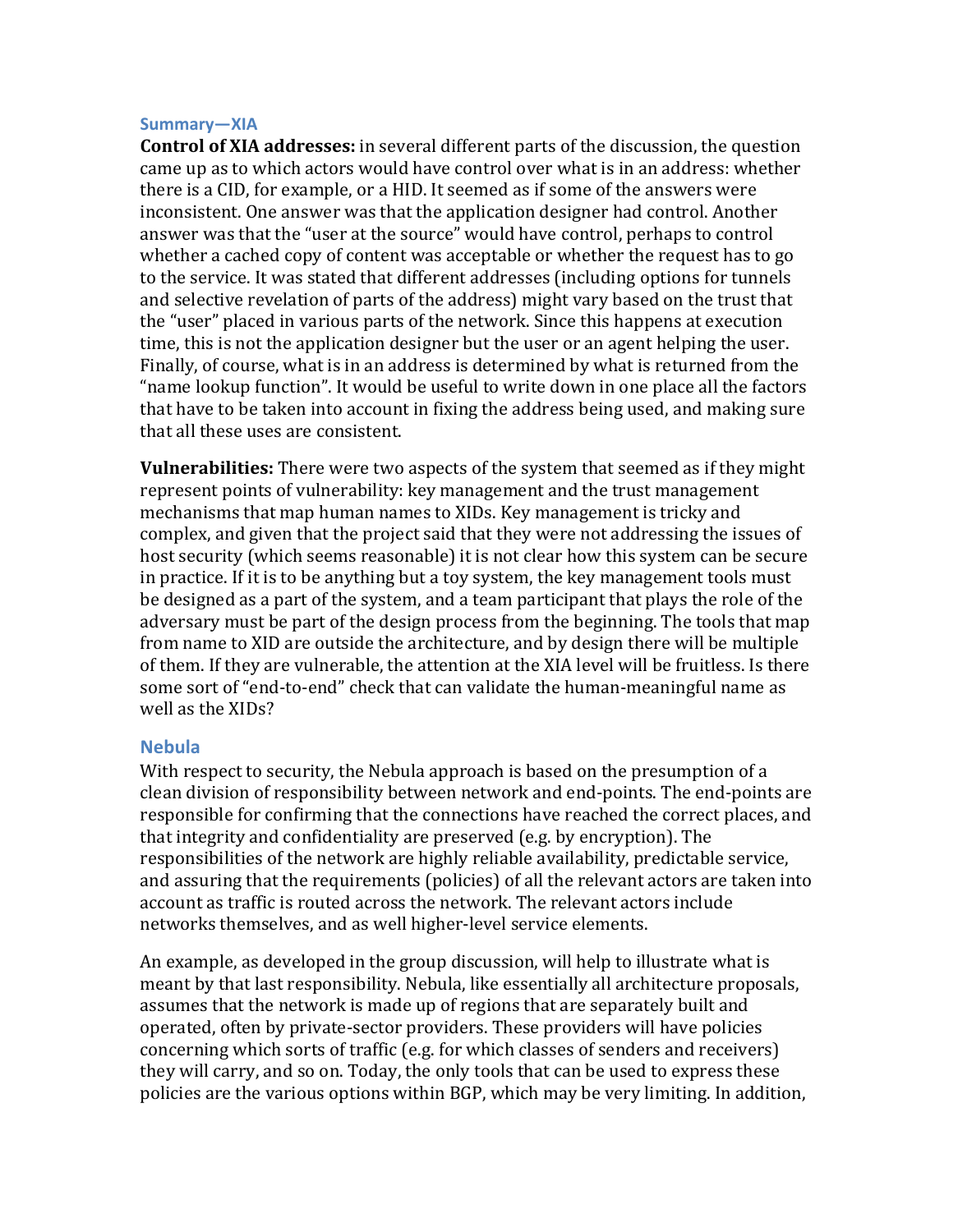the application may want to control the routing of traffic between higher-level service elements. A simple example might be a "packet scrubber" that tries to detect and remove malicious traffic, or a higher-level processing element such as a virus detector in email. A service might wish to assert that it will only receive packets that have first gone through the scrubber, even though the scrubber is not directly adjacent to the service. In Nebula, the network itself can enforce this sort of routing policy.

To do this, the Nebula architecture has two relevant parts: a data plane (NDP) that can enforce arbitrary policies, and a control plane (NVENT) that can compute these policies. While the control plane is still under development, there is a specific proposal for the data plane, and a claim that it can enforce arbitrary policies with respect to valid routes through sequences of actors.

Nebula is not a pure datagram network—to send a packet the NVENT policy mechanisms must first compute and return to the sender a string of information that will authorize the data plane to forward the packet. NDP is "deny by default"; without this information to put in the packet, the packet will not be forwarded. What is returned by NVENT is a "proof of consent" (POC), which is a cryptographically signed sequence of values that (for each step in the processing/forwarding) encode all the previous steps that must have processed the packet before this actor receives it. Clever use of crypto and XOR allow this to be coded in a way that is linear in the number of actors. As the packet is forwarded, each actor that processes the packet computes, using a similar set of methods, a "proof of path" (POP), which allows each subsequent actor to confirm that the previous step actually did process the packet. Thus, by comparing at each stage the POP at that point with the POC that was computed by NVENT for that stage, the NDP can confirm, for each actor in the path, that the packet has already passed through all the required previous actors.

Nebula can improve reliability by allowing the sender to ask NVENT for multiple routes (e.g. multiple POCs), so that if one fails another one can be tried. Or for improved performance several could be used at once. So one of the consequences of the rich set of policy options that NVENT can handle is a much richer set of routing options than the single option computed today by BGP.

#### **Discussion**

**Proof of path.** In the discussion, there was a lot of attention spent on clarifying exactly what the POP actually confirmed. The Nebula team made clear that all it was intended to confirm is that the correct set of previous actors has signed the POP. It cannot confirm the actual path: if some ISP sends the packet via a second ISP that was not in the POC, but which forwards it anyway, or if the packet is copied, and so on, the POP cannot detect or prevent this.

**Mechanism.** One set of questions in the discussion concerned the actual mechanisms by which keys are managed and used. However, the discussion did not allow time to fully explore this issue.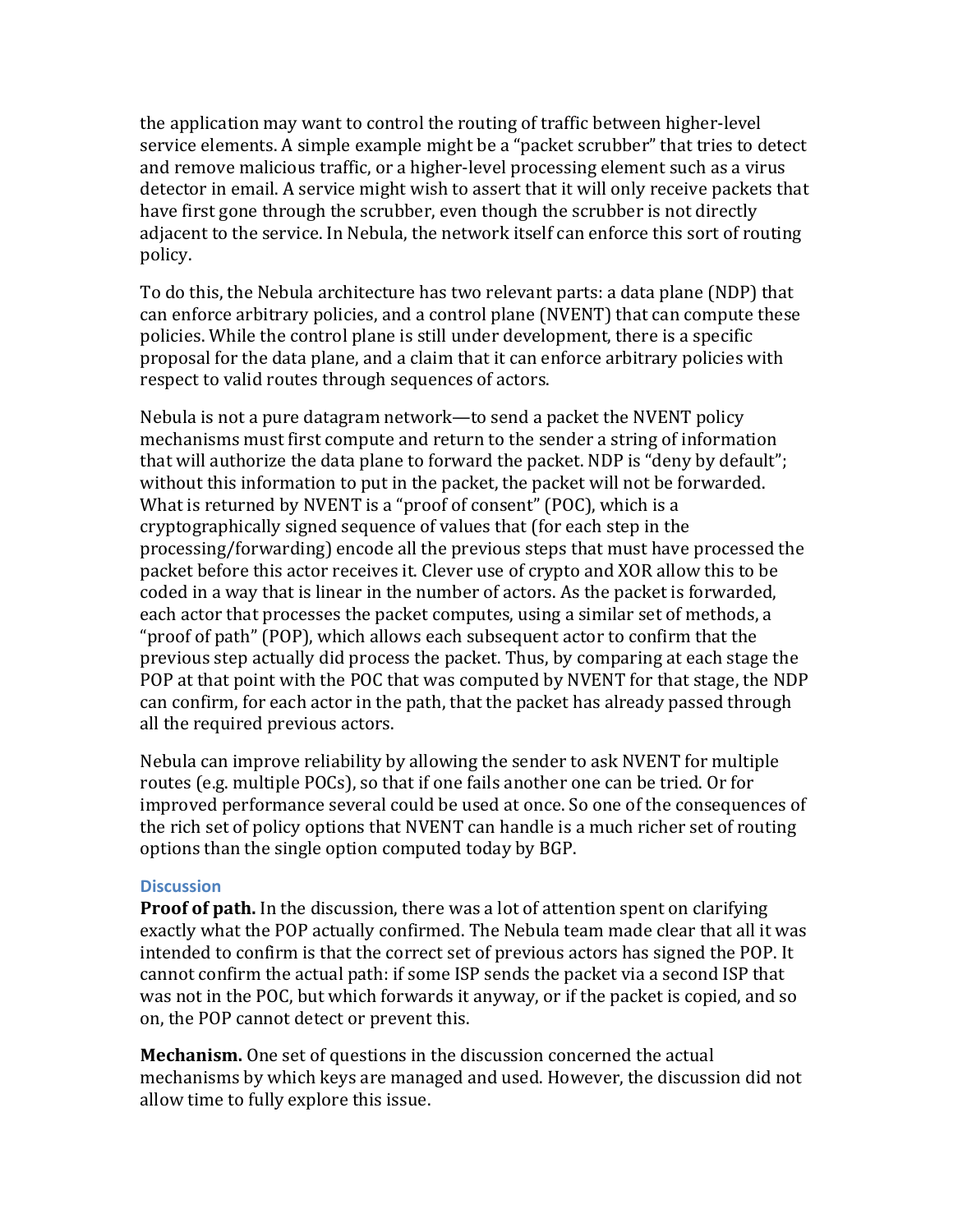**Integration of cloud and network.** Another set of questions explored the assertion that a distinctive aspect of Nebula was that the cloud and the network are working together. It was not clear from the talk exactly what this implies. The highly redundant paths that NCore can provide between the data center and the router are an obvious example, but it was not clear how this synergy manifested in NDP and NVENT. One example that the Nebula team gave was that the rich policy options of NVENT could allow an application to obtain a service with a higher degree of performance, reliability, availability and so on, which would allow the application to move data in ways it would not otherwise consider reasonable. So the potential richness of the NVENT policies can change the way applications are designed.

**Consequences of rich tools for policy control.** Several of the questions revolved around the consequences of the rich control implied by NVENT. The optimistic consequence of NVENT is that the end-user can find paths that meet his needs for performance, trust and the like. The pessimistic consequence is that the options for control give network operators and third parties rich tools to control, selectively block, observe and regulate what happens on the network. The general question is how can a control plane such as NVENT, which was not described in any detail, be designed so that the desired parties have sufficient control. The specific example in the question related to the case of the insulin pump: how can "the system" confirm that HIPPA is observed, the service of sufficient reliability is actually provided, and so on.

A related question had to do with surveillance, including in the control plane. What is revealed there, and is every aspect of the service request revealed to all the actors along the path? One questioner asked if this did not make traffic analysis much easier. In general, what can be learned from observation, both in the data plane and in the control plane? The team responded that highly decentralized systems can make traffic analysis harder, but cannot prevent it, especially since today we see powerful actors such as Google with monitors on 80% of the Internet.

With respect to censorship and its mitigation, the Nebula team described a vision in which a large number of web sites could set aside a fraction of their resources to allow relay access to other sites. This approach would allow someone trying to bypass censorship to "blend into the crowd" by appearing to be going to an innocent site. The controls in NVENT might allow the web site to distinguish between its traffic and traffic it is relaying, but this in turn raises questions about which other agents in NVENT could see that distinction and recognize this as a bypass.

**Who is the user?** The role of the user came up in the answer to several questions. In some cases, it seemed to imply the application designer. In other cases (as with  $\overline{a}$ different users with different concerns about the privacy of their medical records) it was the actual end user. This tension raised two concerns. The first is whether the typical end-user could translate between high-level expressions of preference (e.g. more or less privacy) and the resulting inputs to NVENT. The other is what the interplay was between the application designer, the end-user, and other actors that might want to have control on behalf of the user. There was also a question as to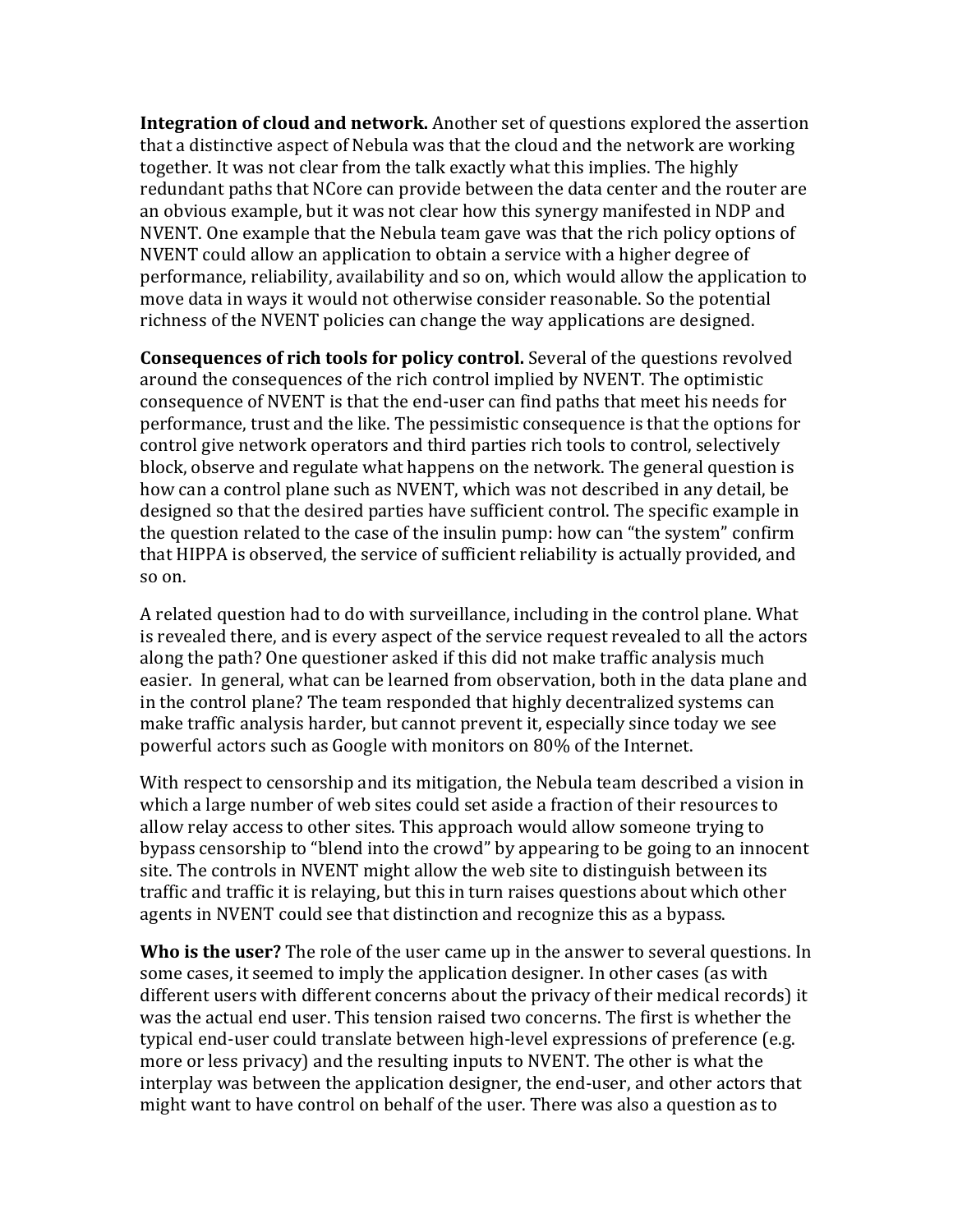how an end-user could look at the address (e.g. the sequence of POCs, labels and the like) and understand what they meant—what service they actually described. This system seems to raise some substantial user-interface issues. Finally, it was observed that the complexity of dealing with the options in NVENT might tempt most application designers to take the default option, and end up with routing equivalent to BGP.

**Patterns of communication.** While the discussion tended to focus on the packet level of the architecture, the question was raised as to whether, and in what ways, this system might change the higher-level pattern of communication. As Batya Friedman said: "Any design makes some things easy, some things hard, and some things impossible. Is there a way to look at this system and decide what behaviors are in those three categories?" This question relates, among other things, to the discussion above about censorship and bypass.

**Cloud policy—jurisdiction, antitrust, and the like.** This question related to data being stored in the cloud, and what policies might be enforced to regulate data movement. For example, could the POC/POP be used to determine what jurisdictions the data had visited? Does the network facilitate data portability, or allow companies the secretly exchange information and collude in the cloud? The discussion suggested that while NVENT is designed to help with moving data, policies related to the proper treatment of data were to a larger extent must be at a higher level.

**Overhead:** One question concerned the cost of the big headers, especially for small packets and TCP acks. The team suggested that many of the packets today are large (e.g. video) and the system need not use TCP, but perhaps an alternative with fewer acks.

**Additional questions:** Since paths seem to be pre-computed in NVENT, how does this affect mobility of end-nodes? Does Nebula contain tools to validate that paths are working as committed? Perhaps a user could create several paths and try them to see which is most trustworthy.

## **MobilityFirst**

The MobilityFirst architecture is motivated by the desire to deal with issues raised by mobile end-nodes—in particular movement of devices from one network access point to another, and transient outages when devices become unreachable. In this architecture, naming/addressing is done at two levels. At a higher level, there are a set of alternative Naming Certification Services (NSs) that map from some host, service, sensor, content or context (a context is a set of things that match some criteria) to a flat ID, a GUID. (A GUID also contains a Service ID, or SID, which is similar to the TOS field in IP in that it contains well-known numbers mapped to service descriptions such as unicast/multicast/anycast, delayed delivery, privacypreserving, content query, etc. The SID is used by routers to decide how to process the packet.)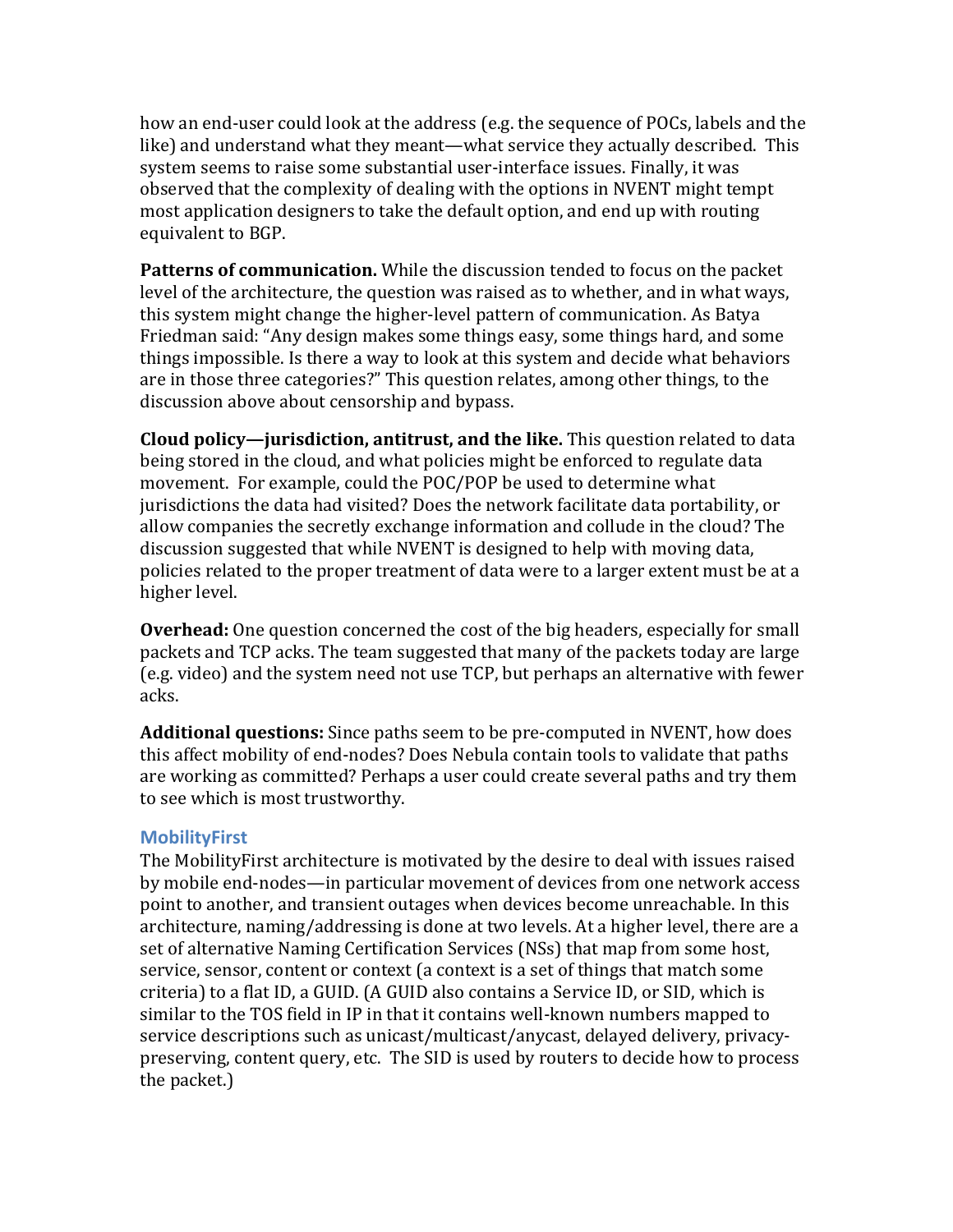At a lower level, there is a service, the Global Name Resolution Service or GNRS, that maps from a GUID to its current location, which is a Network Address, or NA. A network address has a network part NA:N and a port part NA:P.

The network data unit is not a packet, but a larger data unit (sort of like an Application Data Unit) called a PDU. When a PDU is sent, both the destination GUID and the destination NA are included in the header. This allows rapid forwarding based on the NA:N, but also allows elements in the network to deal with mobility and redirection by making dynamic queries of the GNRS as the PDU is moving through the network.

Both the GUID and the NA:N are public keys (or hashes of public keys), so the namespace of NAs is flat. Their design assumption is that there might be as many NA:N values as there are routing table entries today. When the GNRS is queried to look up the NA associated with the GUID, what is returned is actually a "locator", which is an assertion signed by the owner of the GUID that the NA is valid. This allows for the prevention of certain forms of attack, such as a "backscatter" DDoS attack, in which a rogue endpoint R sends SYN packets to machines all around the network with the source address (R,NA), where NA is the target of the attack. All these machines respond to the SYN with a packet to NA, which has to process and drop them. Allowing the end-point verify a signed locator for NA prevents this sort of misbehavior. Further, since the locators are signed, and thus "self-validating", they can be cached and retrieved from anywhere, with the assurance that they are not forged.

The actual process of transport breaks the PDU up into packets, which are transported using a protocol perhaps like TCP (but tuned to the failure and loss modes of wireless systems). PDUs are forwarded in a staged manner, and may be reassembled from the component packets at intermediate points. If a subsequent network is impaired or the destination is unavailable, the PDU can be stored until forwarding is possible.

MobilityFirst, like XIA, tries to avoid the problems that have arisen in the current Internet with the single root of the DNS, by allowing multiple Name Certification Services to co-exist.

#### **Discussion**

**Defining "User":** As with XIA, there were a number of questions about what was meant by "user", and what was expected of the user. In response to a question as to the role of the user, the MobilityFirst team pointed out that they cannot verify the physical identity of the user operating a device—if the device has the credentials to confirm its GUID, they will take it as valid. Users can have more than one device, and devices can have more than one interface: the GUID is in common, the NAs differ. So the architecture tries to give a clean identity/location split.

Another conversation centered on the role of the user as giving trust guidance and choices. Today, users have many trust choices made for them (e.g. the list of CAs in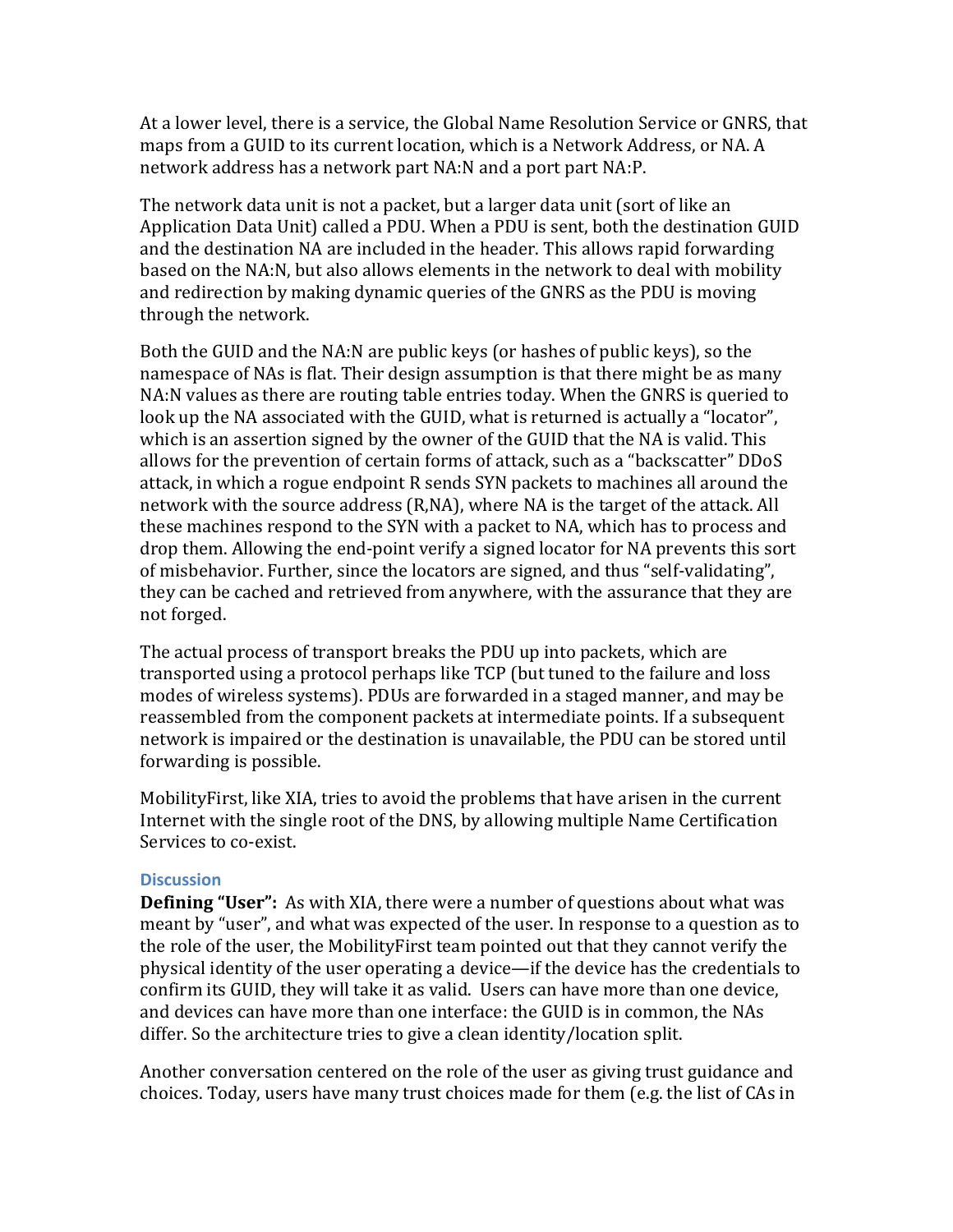the browser), and the MobilityFirst team would like to avoid this by giving the user more explicit choice. However, some of the participants argued that the typical user would not know what to do with this choice. This answer triggered a range of discussion, as to how to provide guidance to the user in exercising these trustrelated choices in an effective way. For example, different groups of users might settle on a common Naming Certification Service for their common tasks, based on a collective trust decision. See the discussion of choice in the final discussion section.

**Multiple GNRS:** There was some confusion in the discussion about the design of the GNRS. The MobilityFirst team said that there could be multiple such services, not just one, but this left people confused as to how a GUID updated its GUID-NA binding. Did it have to update it in all the GNRS services, or just one? If not all of them, then how would a source end-node or a router in the network know which GNRS to use to look up the current NA. The answer seemed to be that there was a baseline GNRS, but there could be other services that cached or replicated the information.

**Higher-level services in the routers:** According to the MobilityFirst white paper, their design includes the option of downloading third-party code into their routers—active networking. This was described as an option that had not yet been explored, but which was not precluded. Routers might run trusted code, with some sort of flag in the header to indicate that the packet should be deflected to that code. Services might include anonymous routing. However, it was not clear from the discussion whether caching (e.g. dealing with transient wireless disruptions) was a part of the core architecture or a trusted third-party service.

**Storage in the net:** There was some confusion about storage of content in the network. The architecture included a means to hold content during periods of wireless impairment. It seems that the expectation is that these events would be brief—short enough that end-to-end confirmation of delivery, challenge response protocols and the like are still viable tools. This reduces the need to trust the intermediate storage nodes, as one must if (as with email) there is no delivery confirmation. On the other hand, there were discussions of systems like CDNs and Torrents, and it was not clear if these were being contemplated as part of the same storage capability.

**Traffic analysis and revelation of intent:** As with all of these systems, the increased expressive power of the header, with the GUID as well as the NA in the packet, raised concerns about the revelation of rich transaction information. The fact that packets are reassembled into a larger data unit and (on occasion) stored in the network seemed to make the concerns much worse. The MobilityFirst team responded that GUIDs are opaque, and there is no easy way to tell what you are seeing. There was some dissatisfaction with this answer, since the observer may be tracking the flow of known pieces of content which have been previously identified and associated with their GUIDs. (Consider the story of the FBI tracking child pornography discussed elsewhere, where they find the content, and then passively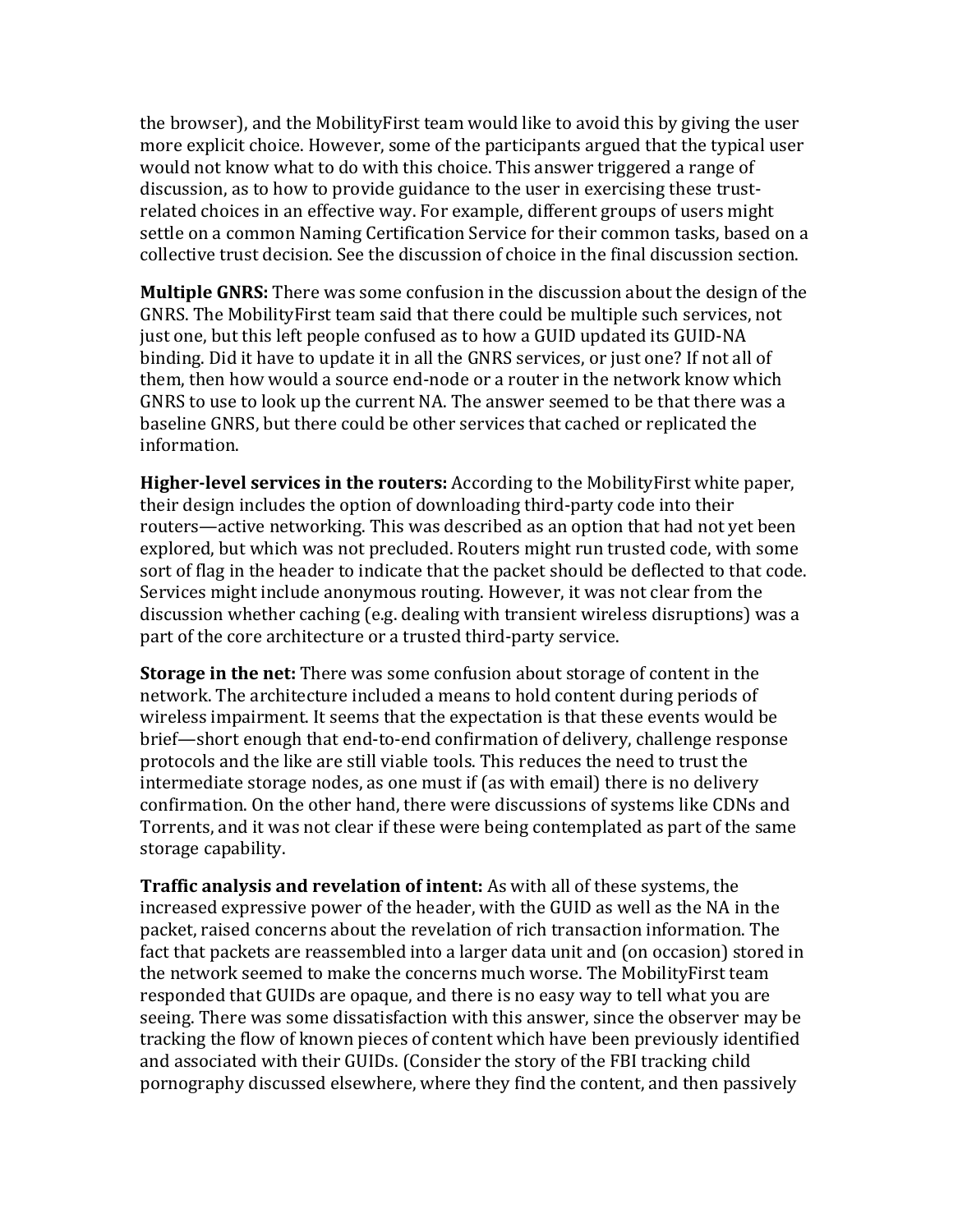observe everyone who retrieves it before acting. In this system, because they have found the content, they know its GUID. )

## **Named Data Network (NDN)**

The NDN architecture is distinctly different from the current approaches to addressing and forwarding. In NDN, there are two sorts of packets, *interests* and *content.* An *interest* packet is sent to request some named content, and the *content* packet returns that named content. In neither case is there a "host" address in the packet, only the name of the desired information.

An *interest* packet contains the name of the content being requested. A *content* packet contains the name of the content, the data itself, and a signature, which confirms the contents, as described below.

Names of content are hierarchical, and begin with the authoritative owner of the content, followed by the name of the specific content. Any owner/creator of content has a public/private key pair, and uses the private key to produce the signature. Thus, anyone with the public key of the owner can verify the *content* packet: in particular the integrity of the content and the binding to the name.

A distributed mechanism will allow nodes to build up a catalog of public keys for different owners, a *key certification graph*. In this way, routers can learn public keys, which will allow them to validate packets (as appropriate) as they forward them. (In particular, forged *content* packets that claim to match an *interest* can be detected in the net, not just at the final end-point.)

The name of data also describes its location. When information moves to a new location, there is a variation of a *content* packet called a *link* that encapsulates a content packet and is signed by the operator of the current location. This signature allows anyone with the public key of the current location to verify that the location named in the packet is the actual sender of this packet.

It is assumed that on top of this mechanism there will be a variety of search tools, content providers and the like that, among other things, provide for translation between other sorts of names and queries and the specific names used by NDN.

A key technical aspect of NDN is that when an *interest* packet is routed toward the location of the content, a copy of the interest is kept at each router. In NDN, there is thus per-packet state in each router along the path followed by the interest. The copy of the interest records the router port from which the interest came, as well as the name of the content being requested. The interest packet itself does not carry any "source address" from where the interest originated: this information is recorded in the per-packet state in all the routers along the path back to the original requestor.

When a router forwards a *content* packet, it has the option of keeping a cached copy for some period of time. This cached copy can be used to satisfy a request, rather than having to fetch the content from the original location.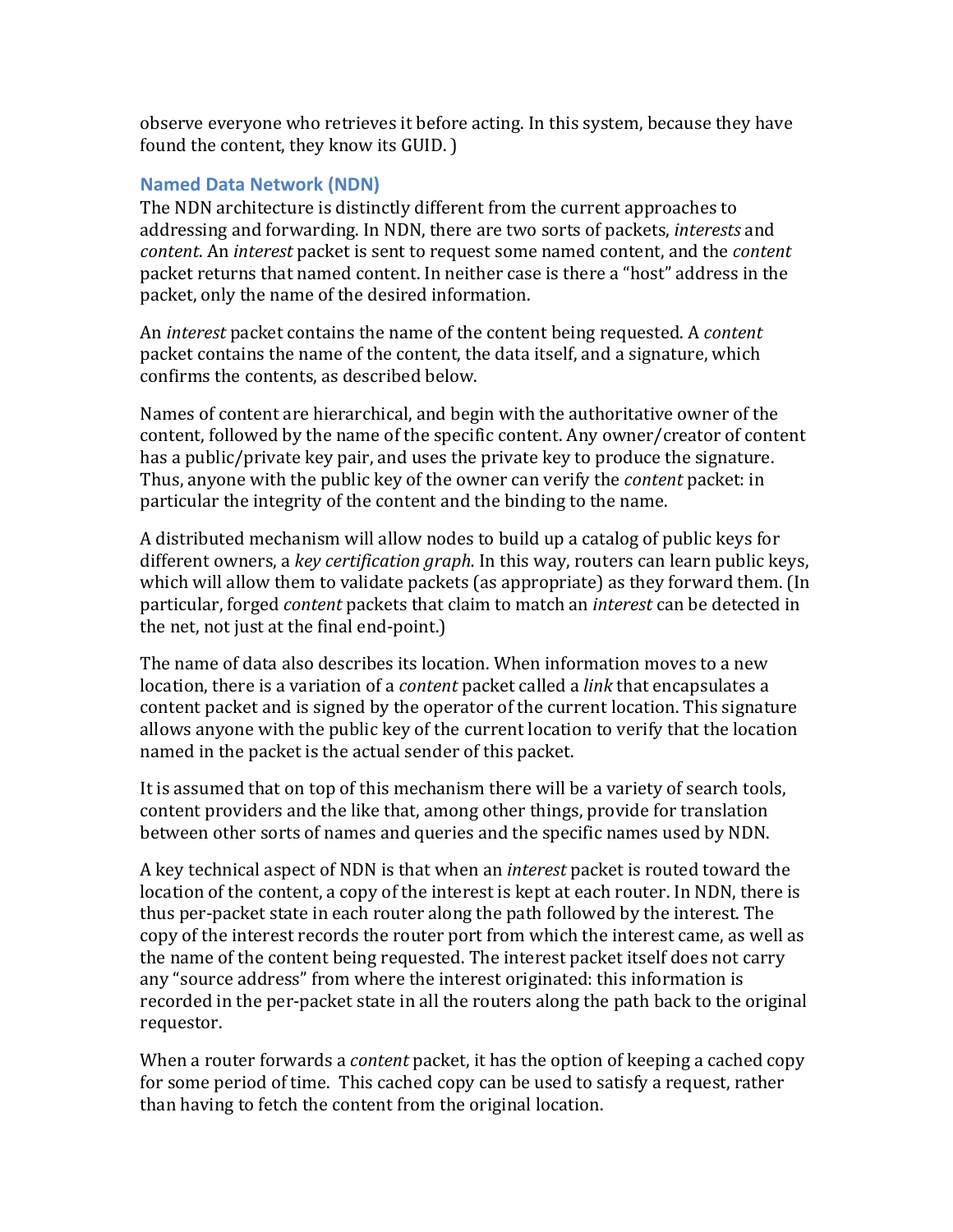**Security.** In this architecture, integrity and confidentiality of content can be assured by the use of encryption. The major differences that follow from this novel design relate to availability, DDoS, filtering, traffic analysis and privacy.

**Availability.** The ability to cache copies of popular content means that they can be retrieved even if the original location is down or the path is missing. In principle, anyone with a copy of the content can respond to an interest, so clever protocols for disseminating an interest can allow very robust retrieval. In particular, because the per-packet state in the routers eliminates the risk of a looping interest packet, these packets can be sent out using multiple paths

**DDoS.** Certain sorts of DDoS attacks cannot be carried out in this architecture. A node cannot be flooded with unwanted content packets, since one cannot address a content packet to a specific destination. The correct destination of a content packet is stored in the per-packet state laid down by an interest packet in the routers, so a content packet will only go where an interest packet has created the state. A node, however, can be flooded with interest packets. A server cannot be overloaded by repeated requests for specific content, since the content being requested will be cached in the network, so that most of the requests will never reach the server. Certain attacks will still reach the server, such as interests that request noncacheable content or content that does not exist.

Filtering. Since interests and content packets do reveal the name of the content, it is easy for a router to drop packets referring to specific content. Since the name is not a hash but a somewhat meaningful name, this sort of filtering takes less effort than if it were necessary to first identify the content in some higher-level name space and then track down the matching content identifier.

**Traffic analysis and privacy.** In the discussion about NDN, there was a long consideration of these issues. Because the interest packets carry, in the clear, the name of the content (not as some sort of flat hash of a key but as a structure that indicated the source as well as the actual item), there is a lot revealed about what is being released. On the other hand, since the interest and content packets do not carry any identity of who requested the content, there is a different form of obscuration going on. If one can observe the very first router that gets the interest, one can see exactly who requested the content, but as the observer moves away from the requestor and toward the source, the interest (and its stored record) only indicate the direction from which the interest came. This different balance of features, with different implications for different sorts of monitoring, triggered a lot of discussion and seems to call for careful analysis of options for attack.

Because the interest packet does not carry the identity of the requestor, that information is hidden by default from the content provider. If the content provider requires that information, it will have to be transferred as part of a higher-level endto-end protocol.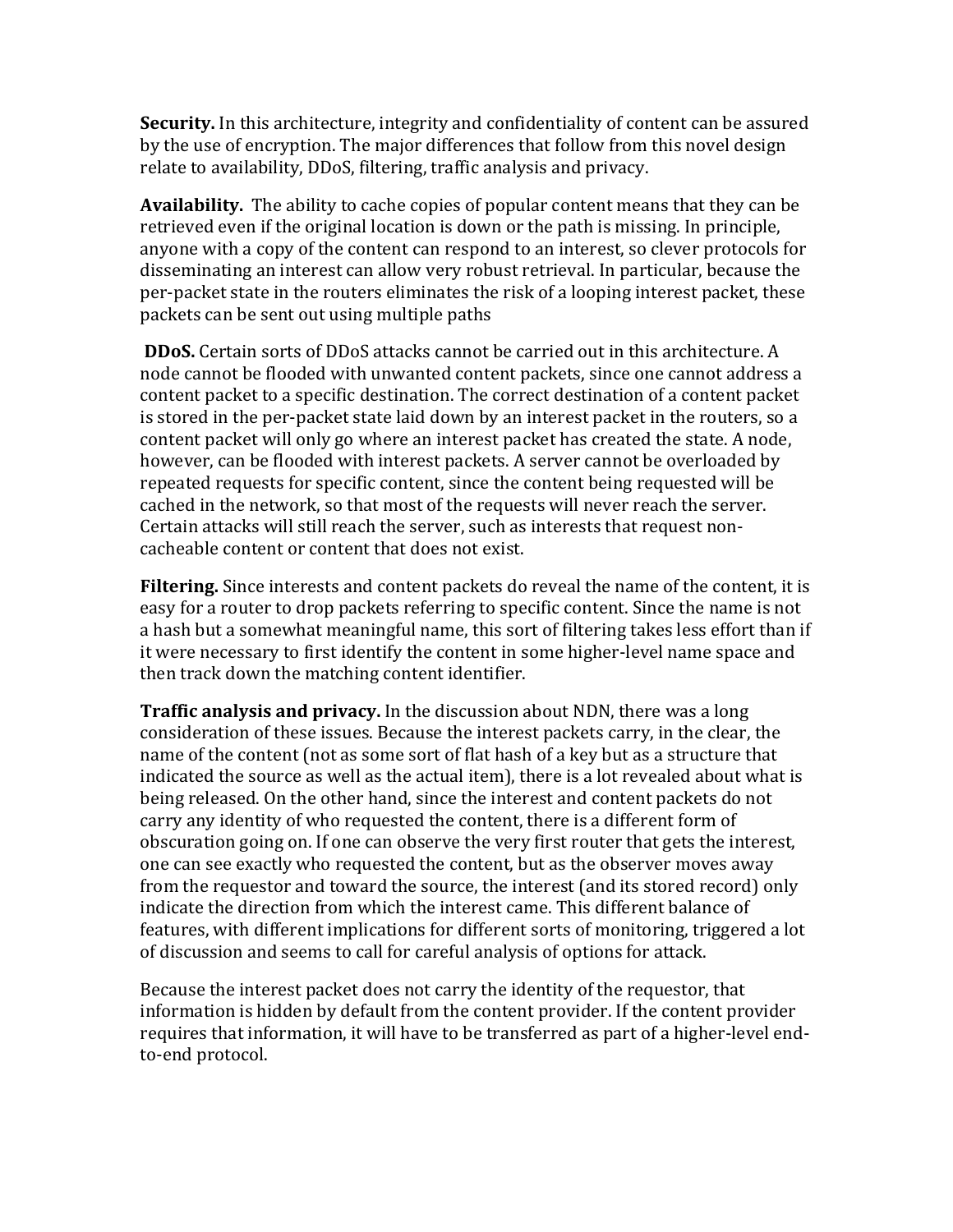A user, to reduce the risks of traffic analysis and filtering, can encapsulate an interest inside another interest, which just describes a non-specific destination. Such an interest is similar to sending an interest to a service rather than to a content object. Obviously, such an interest cannot be cached, so this approach will require that the interest be sent all the way to the point where the encapsulation is undone. Alternatively, parts of the interest can be encrypted using the public key of a router along the path. Assuming that the routing protocol carries the packet to that router, the next segment of the interest can be revealed.

**Protecting the network infrastructure.** The NDN project includes a design for a secure OSPF, where routers are assigned keys in a hierarchy rooted in the domain, and sign routing messages.

**Security of** *interest* **packets.** For data retrieval, the interest packet contains little except the name of the desired data. However, there can be small amounts of additional information encoded in the name in an interest packet, potentially including authorization information or *control* information. In other words, interest packets can be used to convey control information. In these cases, the authenticity and authority of the interest packet needs to be verified, and the contents protected from change. A key management scheme and the ability to sign an interest packet are tools to make this secure.

## **Comparisons**

## **Similarities**

In general, all these schemes share a feature that distinguishes them from the current Internet: a two-step rather than one-step name-to-address resolution scheme. In the Internet, a high level name (e.g. a URL) is mapped to an IP address by the DNS. This happens in one step. The IP address is being used as both an identifier for the end-point and its location. All of these schemes have a separate identity and location schemes, and separate mechanisms for mapping from name to identity and from identity to location, except for NDN, which has effectively eliminated any concept of a location. Most of the schemes have a way to assign an identity to things other than physical end-nodes, including services and content.

In contrast to the current Internet, which uses IP addresses as a weak form of identity for end-nodes, all of these schemes implement the idea that the identifier of an end-point entity, whether a host, a service, a piece of content or the like should be "self-authenticating". Mechanically, this is done by making the identifier a hash of a public key (or some other feature of the entity). Assuming that the entity holds the private key, a challenge-response exchange can confirm to each end that the other end is as expected. This check prevents many sorts of attacks in the network, including DNS poisoning, packet mis-direction, and so on, from being successful.

However, detecting a failure or an attack is not enough to assure successful operation—all it can do is give a clean signal of failure. To provide successful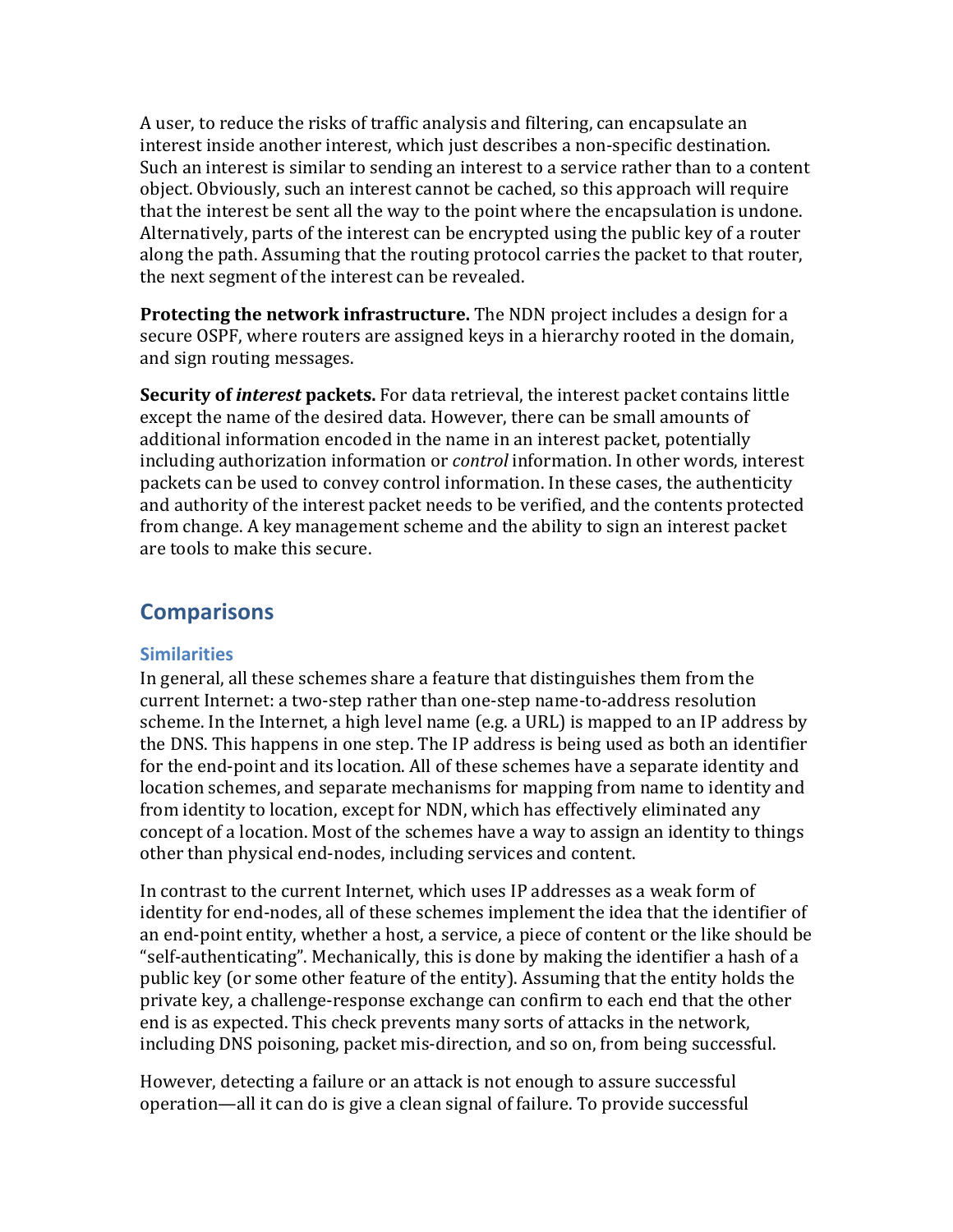operation in the face of these sorts of attacks, two more functions are required: first a means to detect where in the network the failure or attack is happening, and a means to avoid or "route around" this region. Many of these schemes contain mechanisms to try to isolate the region of a failure, and many of them give the endpoint control over the route selection to some degree. This choice reflects a preference for a basic design principle of the current Internet: since the network is not aware of what applications are trying to do, the network cannot detect when a failure has occurred. Only the end-points of the communication, which are aware of the desired application semantics, can detect problems and attempt to restore service.

With respect to routing, all these schemes take the view that the network is build of regions (like the autonomous systems or ASs of today) that are separately managed and deployed. The architecture gives the end-points control over routing at the level of picking the series of ASs to be used, but give each AS control over its internal routing. The control thus given to the end-node matches the granularity of the business relationships among operators.

While XIA seems to have a richer set of IDs (HID, SID, CID) compared to Mobility first with its GUID, the MobilityFirst GUID includes a component called the SID, which effectively qualifies the GUD with respect to how it is treated inside the network. It specifies different treatment, just as the different XIDs do. When the GUID is looked up, the GRNS must return the sort of information needed for the type of SID, for example an list of anycast addresses for the anycast SID. In NDN, the type of forwarding that applies to interests (e.g. possible flooding or multicast) is not specified by the name of the information being sought, but by the configuration of the router. In Nebula, different services can be invoked by the *label* associated with the POC at each stage of the forwarding.

#### **Important\$differences**

NDN used structured names for information, which function as routable addresses. XIA puts several sorts of IDs in the header, including a flat ID of the service or content, and as a fallback, a network address at the level of a domain. It is assumed that the flat ID is routable inside the domain. MobilityFirst assumes that there is a global distributed table that can map from a flat ID to a network address NA that might have the granularity of a domain (AS) today. Like XIA, it puts both the flat ID and the domain-level routable NA in the header, but in a less flexible format than XIA, which can allow several options in the header to drive forwarding. Nebula uses a rich form of source address that specifies the route at the level of an AS.

NDN is distinctive, compared to the other three proposals, in that it puts per-packet state in the router, and explores what can be done in exchange. In particular, packets carry no source address—they lay down "bread crumbs" in the router as they flow toward the information, and the returning information cleans up the crumbs. So looking at a packet reveals what is being sought, but not who asked for it.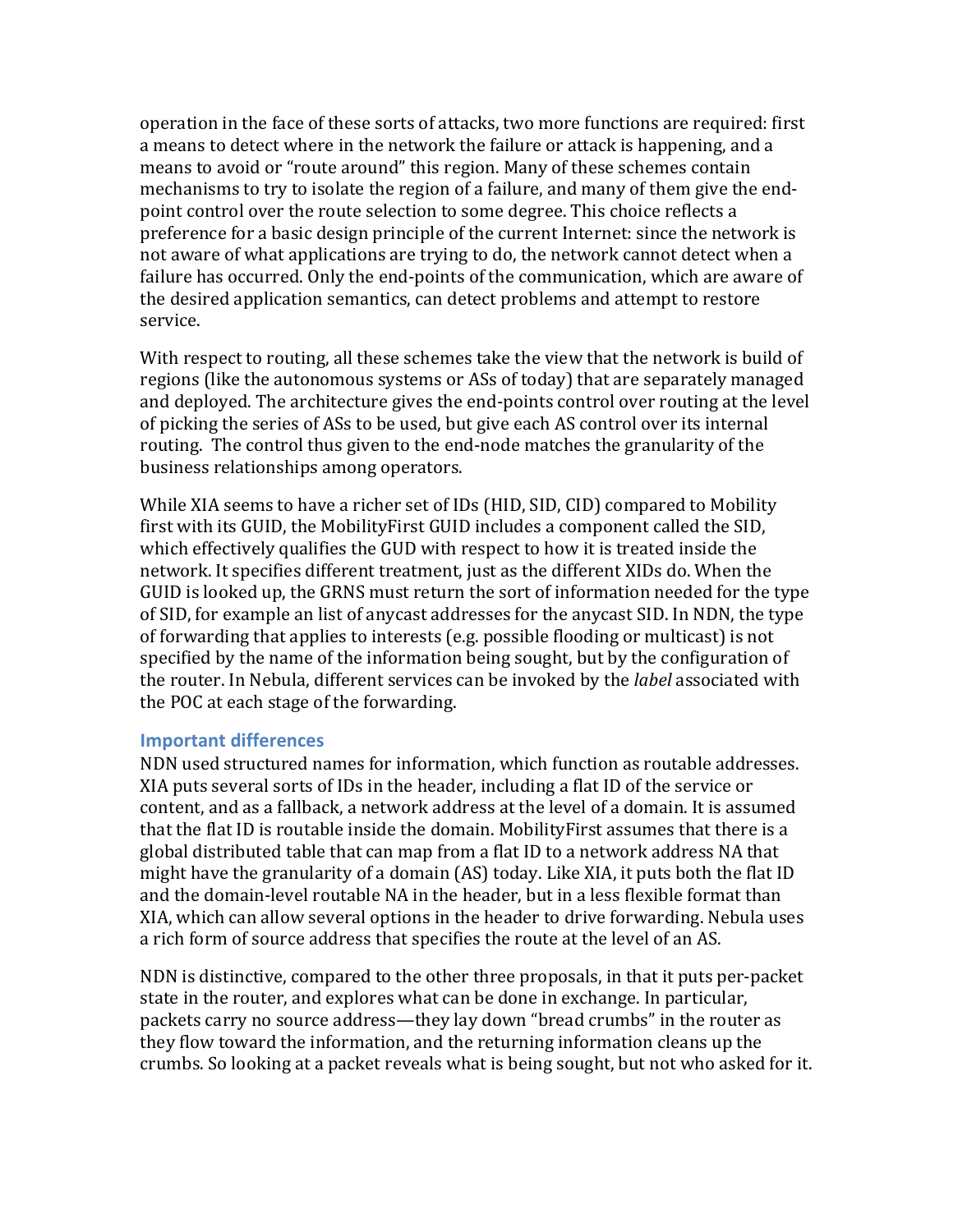# **Values in Design Council presentations/discussion**

As part of the FIA process, NSF has funded Helen Nissenbaum from NYU to assemble a group of experts from the fields of social science and law, to participate in these group discussions and give reactions and insights. Five members of that group were at this meeting, and discussed a variety of topics.

### **The concept of values in design.**

In their introductory comments, they offered three options for thinking about the values in design movement. The first option, which is the basic message, is to be sensitive to the value implications of your designs. The second option is to assume you are being told to make the right choices. This is not actually the message, since your training in computer science does not especially qualify you to make these decisions. Ideally, they would be made by a larger cross-section of stakeholders, and what would be in place as part of the design process is a coupled "values design" process. The third option is to make sure there is enough flexibility in the system so that good options are not precluded.

Some of the FIA designers responded by saying that their design preference would indeed be to "add lots of knobs" to the system so that the values and policy could be adjusted later, but to that point there was also pushback from the VID group: there is no such thing as technology so flexible that it is value neutral at the core. Being sensitive to the residual embedded values is a critical part of the message. And if systems have "knobs", system designers should attempt to articulate the range of values that the system can capture.

Values in design does not mean one must achieve perfection. That criterion would paralyze any designer. We must be prepared to soften what we try to do so we have room to act.

One of the consequences of being sensitive to values implications is that it helps to discover tensions among values. Values do not usually exist in isolation; they are part of a context with contention among values. The idea above of a "values design" process that involved different stakeholders is to identify and air these contentions. However, there is an important distinction between values that are sorted out at design time (in a values design process) and those that are sorted out at "run time" by fighting over the knobs, and "messing with the architecture", examples of which might include firewalls in the current Internet.

Part of what must develop as part of the "values design" process is a common framework to discuss the points of contention, a sort of pidgin English that hooks the parties together. And the points of contention must also be expressed in the features of the system, as well as the language of the stakeholders. It is important to link the way values are expressed in words and expressed in the system.

## **Choice and defaults**

Another point of view is that if there are choices, especially at run time, it is important to ask who has control over those choices. One cannot leave these choices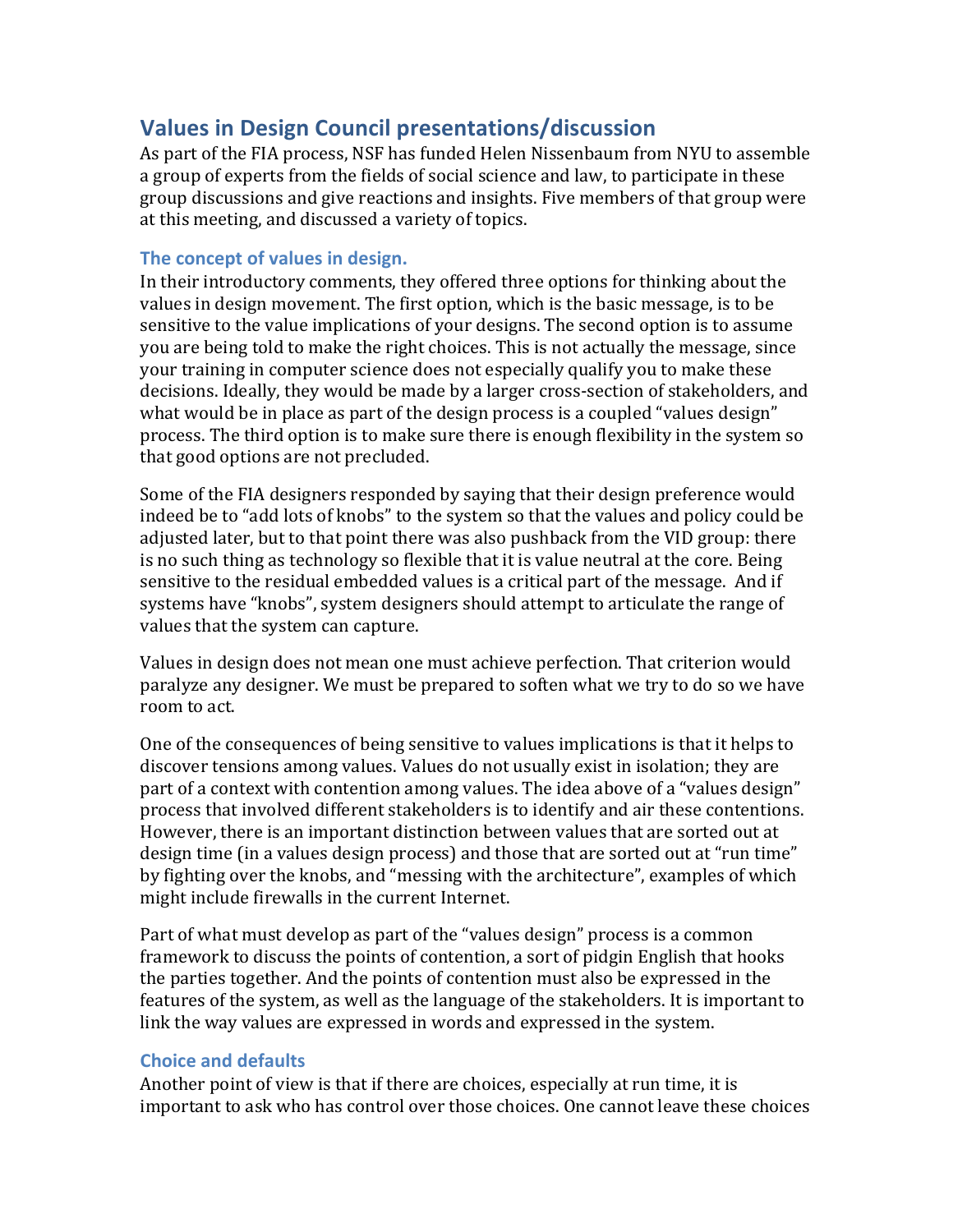to the ultimate end-user: that person is not a skilled professional, and cannot be expected to set a large number of configuration parameters to "dial in" the values of choice. As well, there is a tremendous imbalance of power between individual users and the large actors that will control the platform and the applications. One way to deal with this is to try to set the choices to a default that respects the anticipated value preferences of the end-users rather than the more powerful actors, to "tilt the playing field" in favor of the users, but this point of view begs the question of how the architecture could possibly control the default setting of parameters that are intended to be adjusted at "run time". But "opt-out" approaches that require explicit action by the end-users seem to lead to outcomes that do not align with preferences.

(An afterthought—perhaps the identification of explicit control points helps bring to the attention of regulators where they have the option of intervening, a fact that even they may not be easily able to find. The role of the regulator cannot be ignored here, since it was asserted that with respect to privacy, what we have today is a clear market failure.)

Since people cannot be expected to find every "value setting" in a system, or understand exactly what it does, it may be a defensible approach with respect to values design just to pick setting in cases that do not seem as critical to the outcome. Fixing them in the design, even if imperfectly, may be better than allowing actors with power to mess with them. Leaving all the tussle to run-time does not respect the actual power balance.

Because several of these systems have more scope for choice, as opposed to fixing one mode of operation, powerful actors may be able to seize control of these choices to shape the network to their interests. The VID speakers pointed out that choice may not be the friend of the user, but instead the way that different powerful actors (e.g. the U.S. or China) can shape the Internet that their citizens have.

Because there is a real imbalance of power between the end-users and the range of powerful actors that design and operate the Internet and its applications and services, it was suggested that a design might have the goal of making some sorts of actions by the more powerful actors possible but hard. Examples included lawful intercept and traffic analysis. It was suggested that traffic analysis should be made "hard but possible" by design. Such a design might not depend on technical means to increase the work factor, but instead on the need for two or more actors to be required to cooperate in order to carry out the interception. Designs that require collaboration amongst two sorts of actors can protect against a change of heart in one.

#### **Security as a privileged value**

Speakers pointed out that the particular topic of security seemed to be a privileged value, not just at this meeting where it was the assigned topic of discussion, but elsewhere as well. IETF RFCs must have a mandatory section that discusses security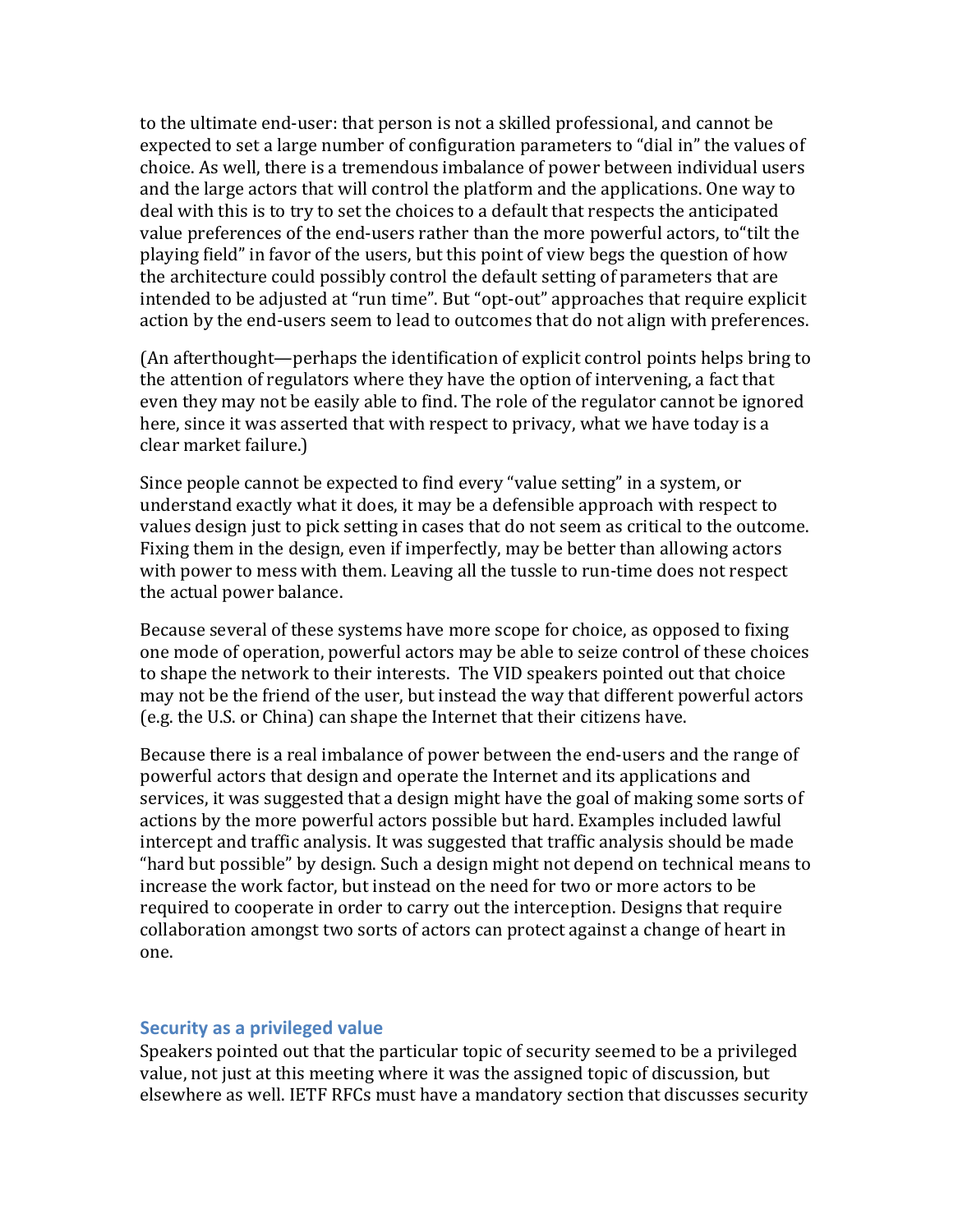implications. Are there other values that should be similarly privileged, such as privacy?

In fact, a counter position was offered that at the level of architecture, security was not a value. Security is a property that emerges through the combination of mechanism, operational decisions, and the like. Few of the presentations positioned their mechanisms in a larger context of operational and deployment options.

## **Defining security**

At the same time that security seems to be a privileged value, it often went undefined in this meeting. Security was described as much by mechanism as by requirement, which necessitated the back-deriving of the intended value from the design spec. In the talks, there was a lot of discussion of self-signing identifiers, but much less discussion of the various implications of such a design, a fact that triggered a lot of questions from the observers at the meeting. An example of this was that it seemed that control of mis-direction (e.g. control of phishing) was a much higher priority than regulating traffic analysis. The SCION scheme seemed to have lots of potential value issues inside that had not been brought out in the discussion of mechanism.

## **Case studies**

Several speakers pointed out that discussion of values in the abstract is sometimes not effective; it can be too vague to illustrate the real tradeoffs. Several examples were offered in the context of this discussion.

- Law enforcement agencies regularly use traffic analysis (e.g. tracking of  $\blacksquare$ source and destination addresses) as a tool of investigation. A scheme that makes this harder (e.g. NDN) may trigger resistance from the government. Whether this sort of resistance would be effective was debated, but the point is clear—most value assertions, once they are made concrete, are contested. A specific approach here is that perhaps a system could be designed so that traffic analysis was possible but hard. A challenge to the research (security) community was whether it was possible to design mechanisms that made things not impossible but "robustly hard".
- TOR is currently an overlay that could not possibly scale to protect all the traffic in the Internet. One point of view was that if a service like this were around, it should be available to anyone—protection of this sort should not just be available to those who can pay. But making this universal might trigger the pushback just mentioned. So perhaps every project should have a graduate student look at what a TOR-like mechanism would look like in their architecture.
- Caching was a central idea in several of these schemes. Are there value issues in the decisions as to whether to cache, and how and when to clear the cache of older content?
- Since a future Internet should aspire to be a global infrastructure, how do we deal with variation in global values. Some values we hold may be somewhat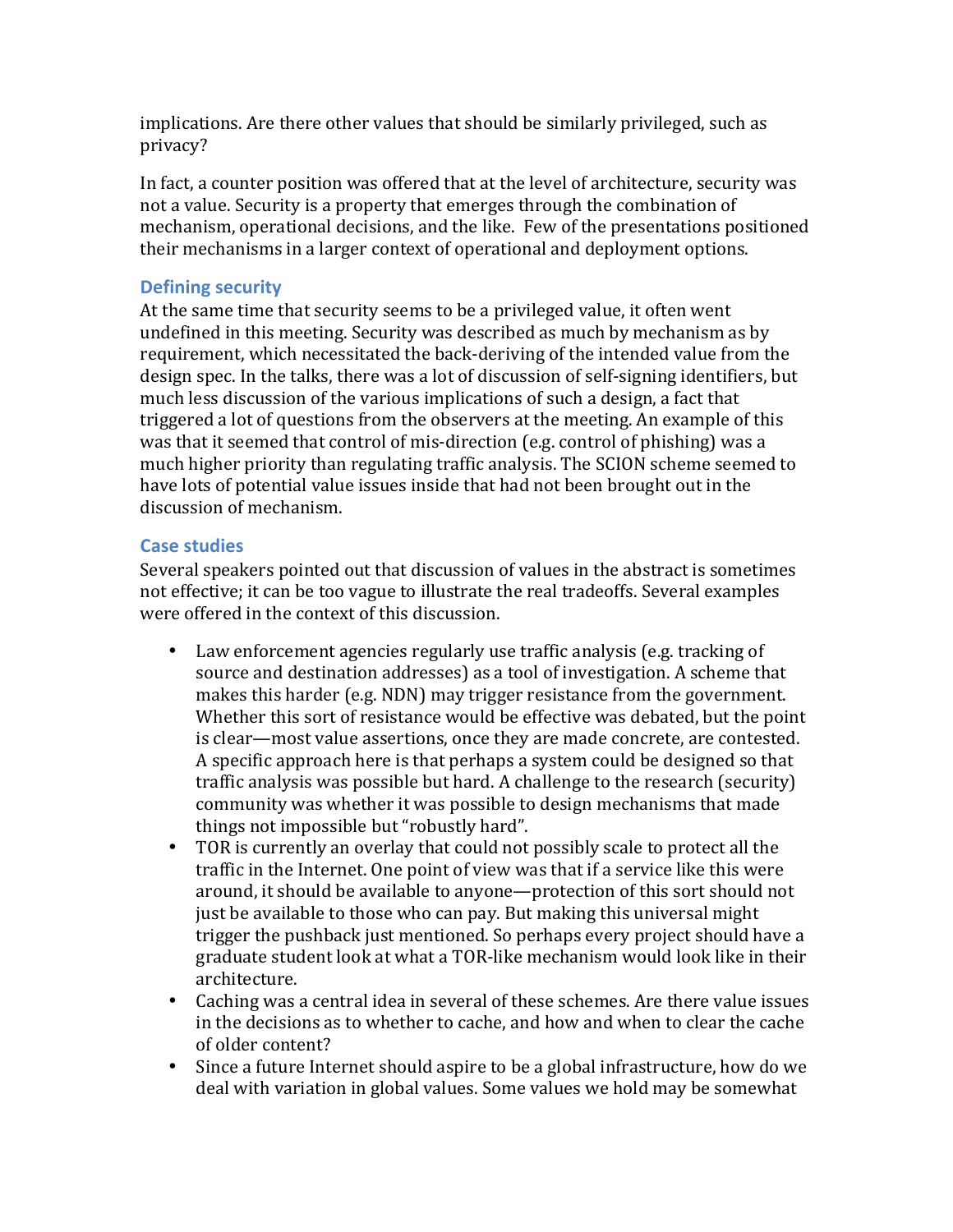U.S.-centric, but human-rights norms should be universal, not seen as U.S. On the other hand, a perspective of cultural relativism suggests there are cases where we should be justified in designing systems that conform to norms different from ours. This aspect of the design space is tricky, especially when we take into account the tremendous imbalance of power among the different actors. Where and how could a conversation about these issues take place?

#### **Dynamics and evolution**

One criticism of the designs (and their presentations) was that they seemed to define security as a static, design-time property, while real security management is an ongoing evolving process. Deirdre Mulligan mentioned her recent work with Fred Schneider that takes the point of view that one should talk about "managing" insecurity", by analogy to the way we manage illness through the public health system. It was hard to jump from the mechanisms presented here, which seem to stress end-to-end validation of identity, with all the things one might want to do to manage insecurity, which might include such things as isolation of infected regions or implementation diversity and herd immunity.

Systems like this, if successful, might last for 50 years or more. What, over that time, will need to change? Different parts of the system may need to change with different time-constants. Are the rates of change among different parts lock-stepped? Can you imagine various sorts of catastrophes that might trigger (or demand) sudden change?

Norms and values can also change fast. Not that long ago, there were protests in Australia about a national identity card, but recently they were deployed without protest.

It may be helpful to have some future-facing case studies—the "science fiction" of the future Internet's success, as a lens to look at the design decisions. Find some that build in your values in the best way, and some that perhaps do not.

## **Summary security comments**

#### **Requirements and mechanism**

All of the talks seemed heavy on mechanism and light on discussion of requirements and consequences. It was necessary to teach the mechanisms, since otherwise the listeners would have no idea what was going on, but it would be helpful to work out stories (perhaps "success scenarios") of how the mechanisms provide

#### **Red teams and the embedding of attackers**

In several contexts, the security observers urged that the projects embed a "friendly" attacker" in their design teams. As one person put it, a graduate student who has just designed a neat new mechanism is not the best person to find its flaws. Challenge yourselves to identify your soft spots and deep assumptions. The parts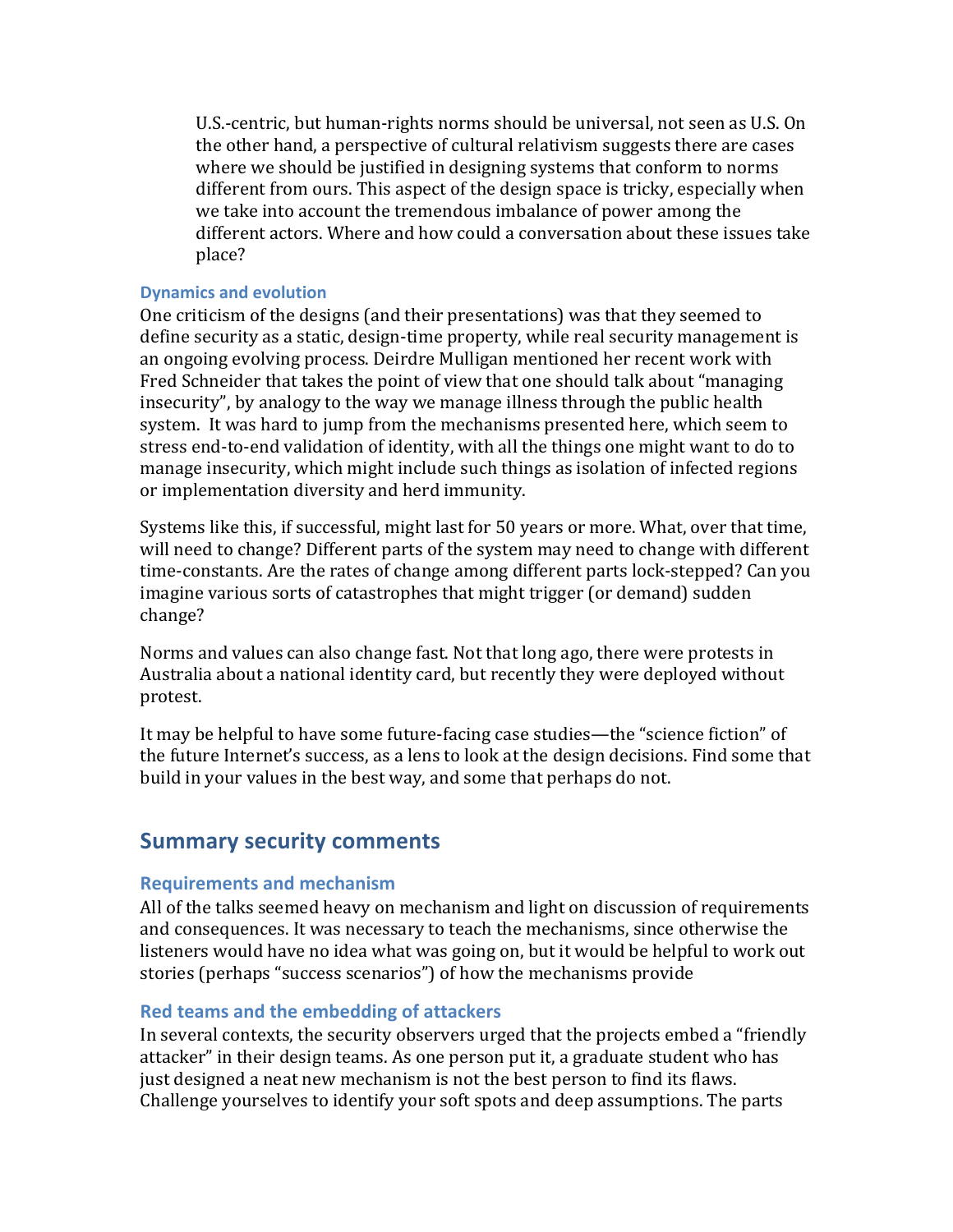you like the most are likely to be the most troublesome, because you may not have scrutinized them because you like them. NSF expressed a willingness to provide supplemental funds for a well-formulated plan of red-teaming and outside vulnerability assessment.

**Quote of the day:** "If you don't embed an adversary in the design of the critical mechanisms [key management and trust management], your system will have as much chance as a paper cat chasing an asbestos rat through hell." (Earl Boebert)

### **Public keys**

All these schemes use public-private key pairs to allow validation of transactions. NDN uses keys belonging to the content provider to sign the packet, so that anyone with the public key of the provider can confirm that the packet is not a forgery. Nebula uses keys belonging to each actor that has a policy with respect to the route to sign the Proof of Consent for the route.

Because of this emphasis on pubic keys and PKI, there was a lot of discussion about the problems of key management. In general, the security observers thought that key management would be a major source of vulnerability. A system penetration could lead to the theft of the associated private key, and the need to replicate that key at all replicas of the associated service or content increased the potential of the vulnerability. Several of the discussions stressed the issue of revocation of keys, and the problems of key continuity. Some of the architects stressed that the design of the key management system was an end-node issue, and thus outside the bounds of the architecture. This point of view actually seems to increase the vulnerability of the system, since the design of this part of the system is being left to people who may have less experience and skills than the system architects.

## **Trust management and roots of trust**

Essentially all these schemes try to avoid the problems that have arisen from the hierarchical nature of DNS, and its dominant role as a naming service, by allowing multiple naming services to co-exist. The goal is to avoid a single "root of trust". However, this approach raises its own set of issues, which in general have not yet been resolved. Again, for all of these systems the observers questioned this approach, for two reasons.

The first was a doubt that there can actually be a "root-less" system. If there are multiple disjoint naming systems, then there has to be some convention that guides the potential user of a name to the correct service to look up its binding. One could put the name of the name service as a prefix to the name, but this just re-created the rook of the tree. One could try to avoid having actual "root servers", by distributing the information out of band, but one must still begin by finding the machine that hosts the relevant name service. In what name space is it named?

The second was a doubt that the users could actually cope with this range of choice, especially if the choices had to do with trust-related decisions. It seemed to many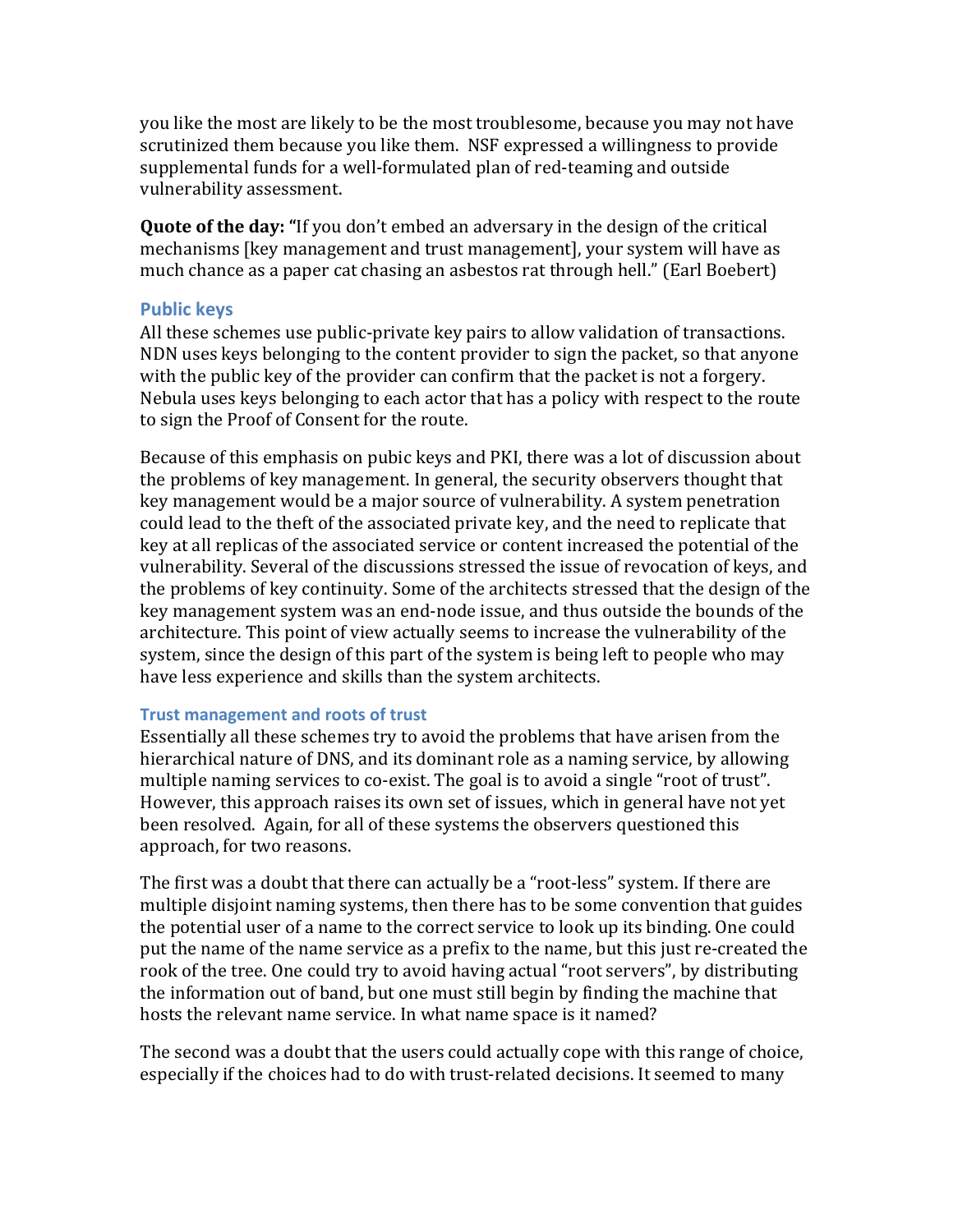observers that the system and its users would settle on a default (just as DNS became a default—DNS is not mandated in the architecture).

In general, there were a lot of concerns about which elements in the network must be trusted, and to what extent. Some of the teams suggested that a user would naturally trust their access provider, but others asserted that based on what is happening today, access providers are not trustworthy at all, and should be limited to the most basic of actual packet forwarding. Other people suggested that people would trust their end-device, but again, given the user monitoring that has gone on with devices today (e.g. location tracking) this assumption was challenged as well.

A general suggestion from the security observers was that each project should do a complete audit of their "trust design". They should consider:

- The extent to which each element and class of element needs to be trusted.
- How that need for trust could be minimized.
- What happens if that trust is violated.
- How a violation of trust could be detected?
- Architectural methods to allow cross-checking and validation of trust assumptions.

One of the observers used this illustration. When you design a system that incorporates many actors, you should think through what happens if one of the actors changes his role or allegiance? Viktor Mayer-Schoenberger, in his book "Delete: The Virtue of Forgetting in the Digital Age" talks about the difference between the fate of the Jews in Holland and France. The French, with a cultural tradition of not fully trusting their government, kept many personal facts to themselves. The Dutch, as good citizens, were more forthcoming about things like census data. When the Nazis took over Holland, many more Jews were rounded up there than in France. The government turned from friend to adversary, and system designers should contemplate this sort of outcome with any powerful actor in the system.

## **The definition of "user"**

In many of the conversations about different systems, there was a degree of confusion between "user of the architecture", who is an application designer, and the human user at the end point of the operating system. When trust decisions and choices were "left to the user", it was not clear if this was the application designer, the actual human (e.g. in the example of users with different levels of concern about privacy), or some service that a user decided to trust (and delegate decision-making to) at run-time. The observers urged that the designers pay careful attention to this distinction, and be clear what they were thinking about when they said "user".

Beyond this point, there were several other comments about users.

• When you think about the human user, do not think of one user in isolation. Users collaborate to carry out a task, and they collaborate to sort out choices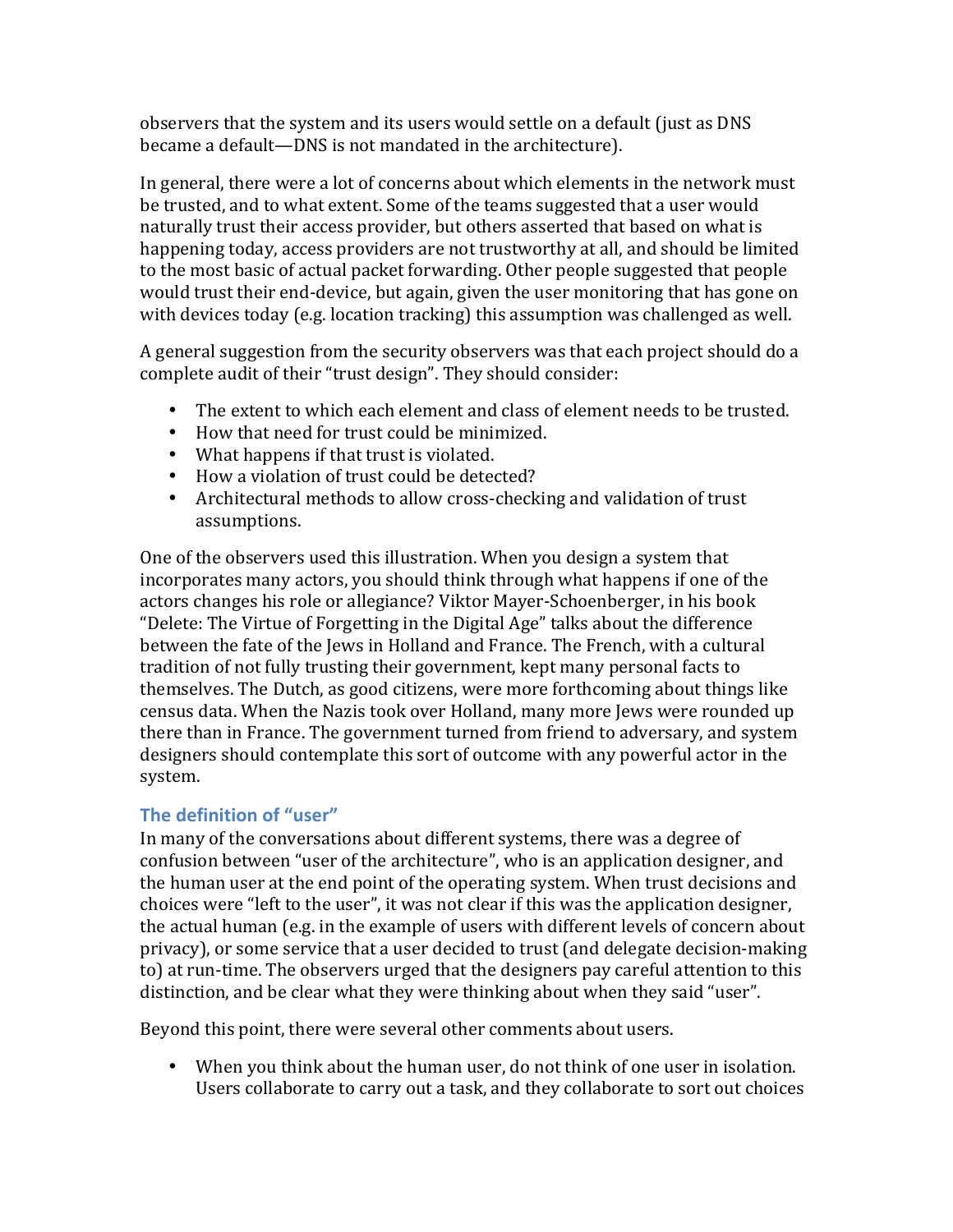related to trust and other social aspects of the system. The system should contemplate the ides of the user in the aggregate, not in isolation. And do not assume that the community of users is homogeneous. Designers must not lose track of the diversity of real users.

• While there was a strong encouragement to distinguish the application and its designer from the human user, the same tools of analysis might be applicable to both. Asking the same questions of both, using the same sorts of analytical reasoning, tools and methods to study them, may open up some questions not otherwise considered.

## **Privacy**

Because several of these schemes imply greater revelation in the network of what is being done, there was a lot of discussion about privacy, and (at the packet level) traffic analysis or transactional data (who talks to whom).

- Those who have studied privacy believe that there is an intractable market failure around privacy. If one is concerned about privacy, one must bake in defaults that favor the user over the more powerful actors.
- The question of whether users actually care about privacy is a long-standing one, with answers that seem to vary over time, from culture to culture, and depending on how the question is asked.
- Leaving choice to the market to lead to poor choices. Market pressure could not give us safe food or safe medications. Why should market choice give us privacy, which is a pretty subtle item to specify or understand?
- One way to understand the design and selection in a space of choices is to  $\cdot$ model it as a multi-player, long-term, multi-round game. Ask what the incentive structure is, and how the actors fit into the game.
- As a value assertion, privacy should not be a luxury of the rich. It should be an essential service. There is perhaps a tension between privacy as something you can get from providers that care, if you can obtain service from them, and a embedded preference for privacy in the architecture.

The work of Alessandro Acquisti at CMU was cited as a good source of information in this area.

With respect to the power of traffic analysis to learn what is going on without looking in the packets, the work of Vitaly Shmatikov (Texas) and Arvin Narayanan (Stanford) was recommended. They look at de-anonymizing of networks. It was observed that one of the reasons that NSA went along with relaxed concerns over strong encryption is they found traffic analysis (transactional information) so rich.

Given the reality that powerful actors will have incentives to manipulate the system (e.g. to observe traffic, whether for law enforcement or behavioral profiling to support ad placement) we should assume that the network will exist in a legal framework. Rather than trying to solve the whole problem by technical means, perhaps we should co-design a model legal regime to describe the bounds of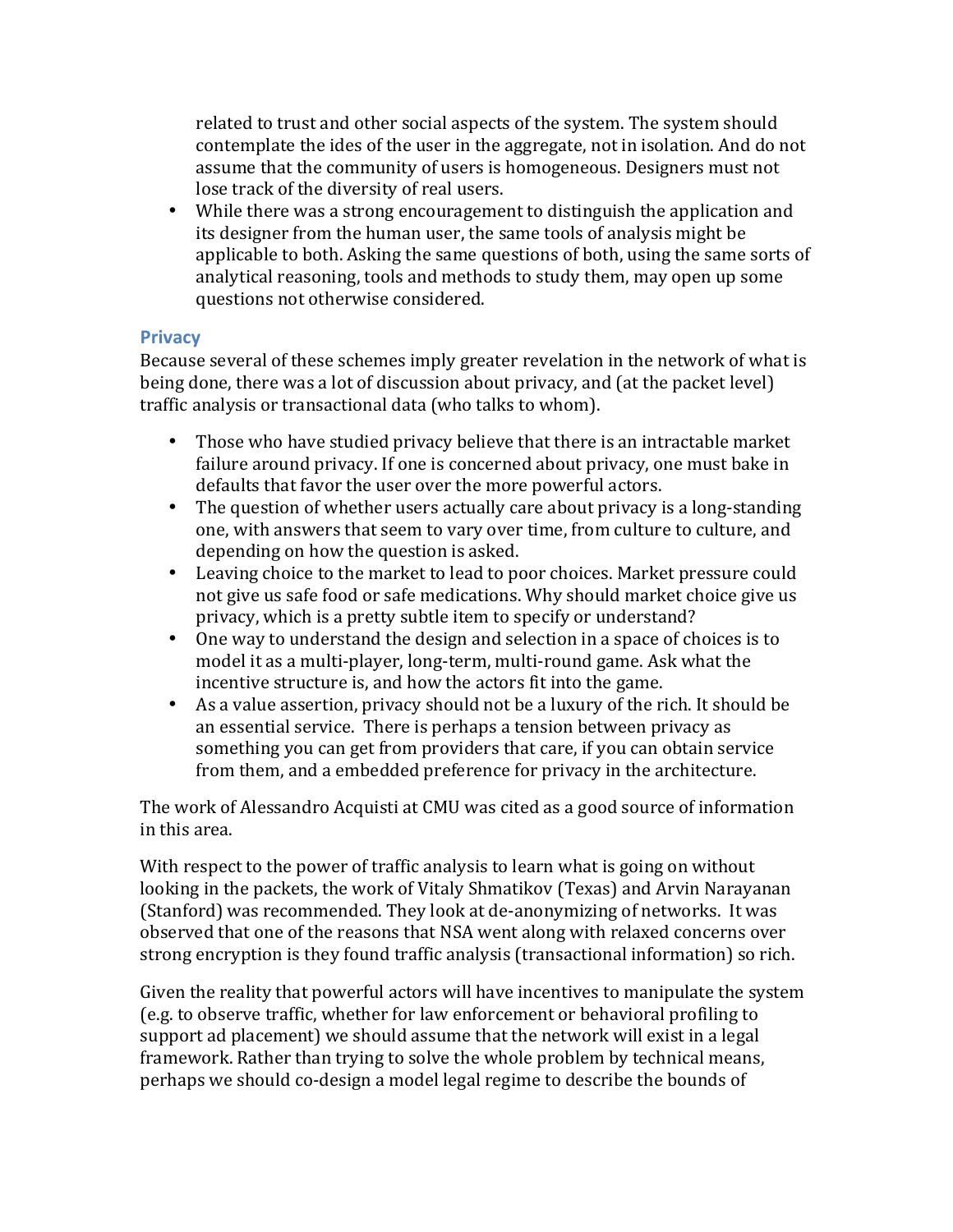acceptable behavior, and demand of the technical design that it make it easier to separate and distinguish the two.

## **Attacks on the network**

There was relatively less attention paid in the various talk to protection of the network itself from attack, and more paid to protecting a communication from attack. This may be justified, since much is known today (if not deployed) about how to secure routing protocols from attack by malicious actors. However, these networks are more complex, with more components and classes of actors. It was suggested that each project should review the value of the various components of their system as attack targets.

# **Back to the questions**

While the project presentations did not directly answer the security questions that were included at the beginning of this report, many of the answers did emerge in the discussions:

1) *How does your design deal with attacks directed at the network itself?* There was partial attention to this topic, but perhaps less than some of the observers might have expected. All the systems assume that their network is build of regions that are not of equal trust. Rogue regions can exist, and must be quarantined. The discussion of secure routing protocols was mixed, with some suggesting that techniques derived from a variant of SBGP were a known approach, and some suggesting that the implied key management was a serious operational/policy problem. SCION (XIA) has regions of trust to try to isolate larger groups of regions for routing. NDN has a version of OSPF with signed routing information. In Nebula, routing and inter-region interaction are handled in the policy plane, NVENT, which is not yet fleshed out. There were concerns about the security implications of this complex layer. In MobilityFirst, there were concerns about the security of the highly distributed GNRS. There was not a lot of detail about global routing in MobilityFirst.

There was no discussion of the security of management protocols, or other mechanisms that link regions.

There was limited discussion of routing diversity as a means to bypass failed components, which could include physical failures and malicious failures, but there was only superficial discussion about techniques to isolate such failures.

1a) To what extent does your design emphasize resilience/availability of the network in the face of attack, as opposed to resistance to attack? With respect to attacks on the routing protocols, the emphasis seemed to be on detection and isolation.

2) *How does your design deal with attacks on communication among end-points?* This question was central to most of the discussions. Integrity and confidentiality were in general assumed to be an end-to-end solution, but self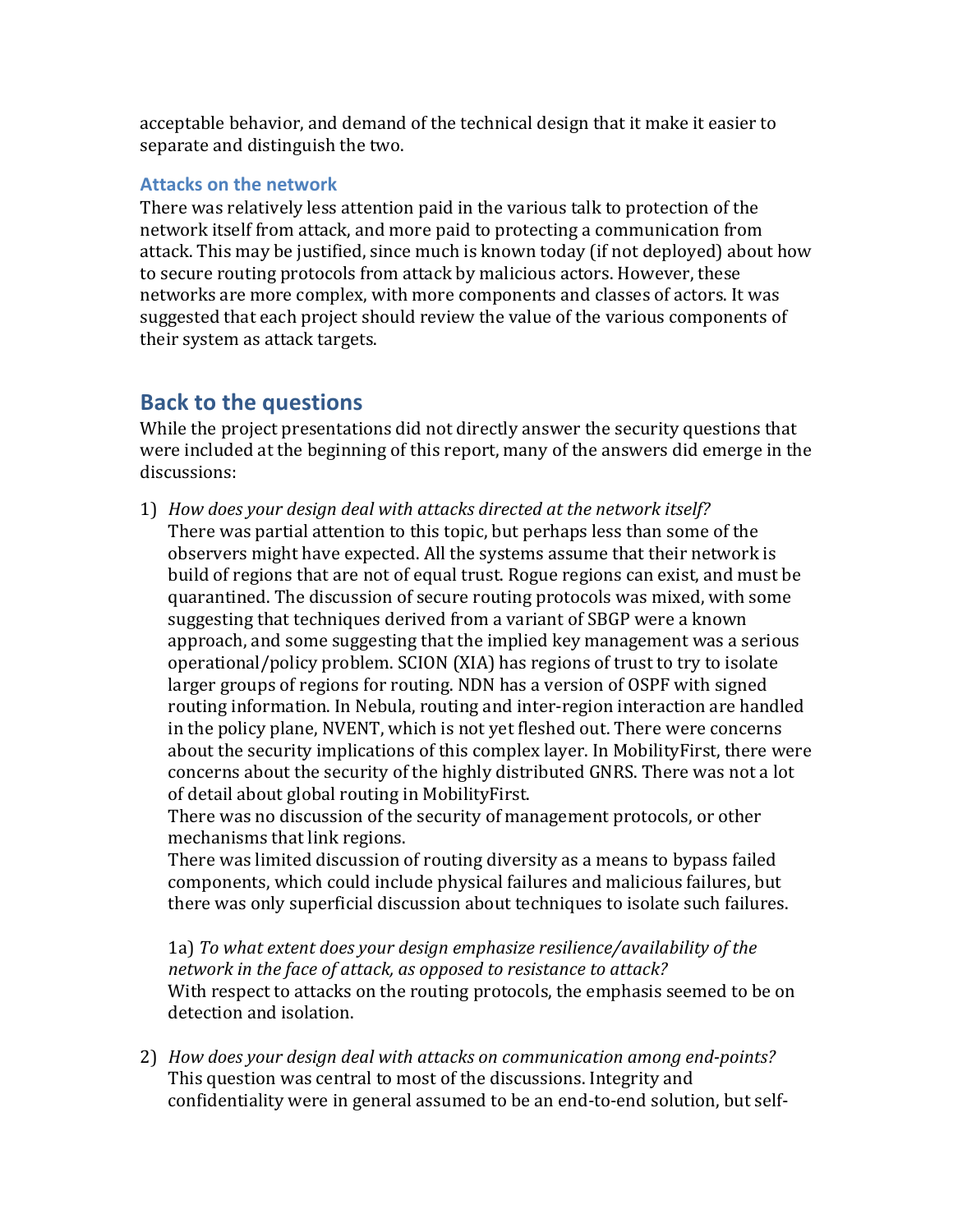certifying IDs were used to detect redirection attacks and other mis-directions. End nodes could verify the identity of each other, assuming that the higher-level binding of user-meaningful name to ID was not corrupted. In some of the schemes, propagation of public keys into the network would allow routers, and not just end-nodes, to detect forged packets.

There was a lot of attention to the issues of trust, and the need for the system to provide trustworthy versions of critical services such as name resolution. The topic of traffic analysis received considerable discussion, as noted elsewhere in the report.

3) *How does your design attempt to mitigate attacks on end-nodes?* 

This topic received limited consideration. NDN has the most distinctive character here, since the lack of host addresses preclude a large number of attacks that depend on addressing packets to the target. Attacks on end-point vulnerabilities are harder to contemplate in NDN, but a fresh analysis of attack patterns would be needed for that design because of its novelty. Nebula is "deny" by default", so probes of machines are less likely. But in both cases, delivery of mal-ware is possible. XIA provides a more traditional source-destination delivery pattern, as does MobilityFirst.

3a) Does your design include methods to deal with multi-stage attacks (using *intermediate+nodes+previously+corrupted)?* There was no discussion of this issue.

3b) Does your design attempt to mitigate the consequences of end-node faults and *vulnerabilities?*

There was no discussion of this issue, aside from discussion of DDoS attacks.

- 4) *Does your design deal with information assurance?* Content identifiers that are a hash of the contents provide a means for a receiver of information to verify its source and integrity. Higher-level issues (e.g. search or name resolution) were described as outside the scope of these proposals.
- 5) *How does your design deal with DDoS attacks?* NDN, because it does not have host addresses, does not support a range of DDoS attacks, but residual options exist, as discussed in that part of the report. The signed locator in MobilityFirst that binds the GUID to the NA prevents attacks based on a falsified source address.
- 6) *Does your design address the sorts of higher-level considerations listed below?* 6a) National security: lawful intercept, traffic analysis. This topic received a great deal of discussion, as described throughout the report. NDN makes one aspect of traffic analysis harder by removing host addresses. Most of the proposals, with the increased information in the headers, seem to increase the potential of traffic analysis. Systems such as Nebula that give the end-node some control over routing might be able to avoid regions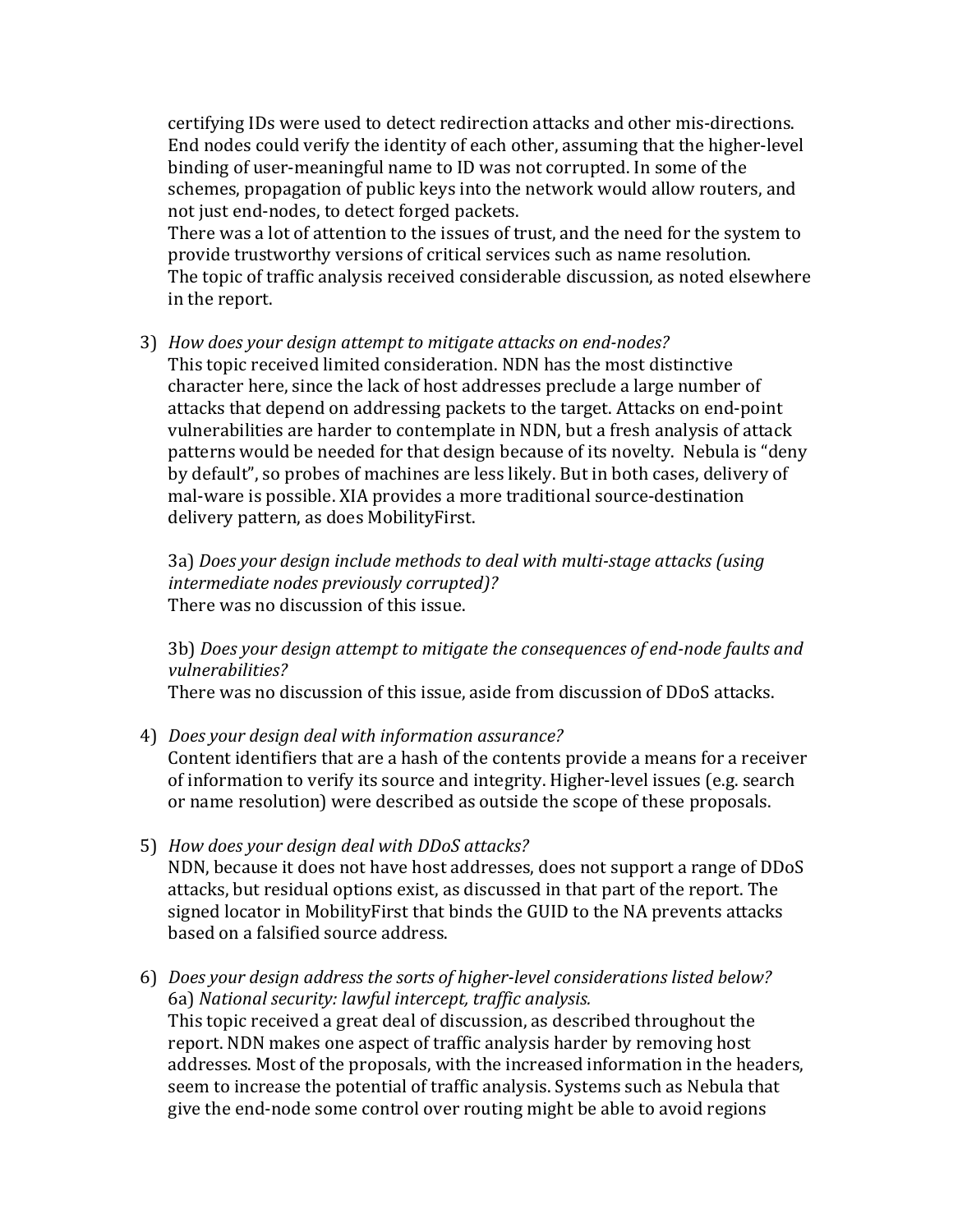where these sorts of attacks were anticipated. The discussion from the floor suggested a design goal of making lawful intercept and traffic analysis possible but hard: none of the schemes discussed mechanism of that sophistication. 6b)!*Privacy;+anonymous+action.* Few of the systems had any tools to enhance privacy beyond end-to-end encryption of content. 6c)!*Control+of+delivery+of+illegal+or+forbidden+content.* There was no discussion of this issue. 6d)!*Accountability;+deterrence.* There was no discussion of this issue. 6e)!*DRM+and+content+management.* There was no discussion of this issue.

*7) What new sorts of vulnerabilities does your approach create? What are the "new" security problems you will have to resolve? Can you identify points of (security) failure+with+severe+implications?+*

While there were specific points raised in the various presentations, none of the projects had a methodical answer to these questions, and the observers stressed the need to carry out this sort of assessment.

8) *Has your group agreed on a threat model?* The groups did not give concise answers to this question, and again the observers stressed the need to do so. It was important to describe the societal context in which these systems were expected to function, and understand the level of threat they were expected to deal with.

# **Reading list**

Earl Boebert suggested the following books as good reading on aspects of thinking about security.

Kathryn Schultz, *Being Wrong: Adventures in the Margin of Error*. The science of "wrongology": why we ignore evidence and hang on to our errors. Or see: http://www.ted.com/talks/kathryn\_schulz\_on\_being\_wrong.html

Sam Adams, *War of Numbers: An Intelligence Memoir*. A revealing look at intelligence analysis, illustrating what can be learned from traffic analysis.

Sissela Bok, Secrets: On the Ethics of Concealment and Revelation.

# **A** final word

After the meeting, Earl Boebert, one of the outside observers, sent this summary of his thoughts. Rather than integrate this into the text, I am including it as he wrote it:

"Here's a consolidated list of my concerns, FWIW. They address the issue I called "deployability" at the workshop, that is, absence of showstoppers. I think this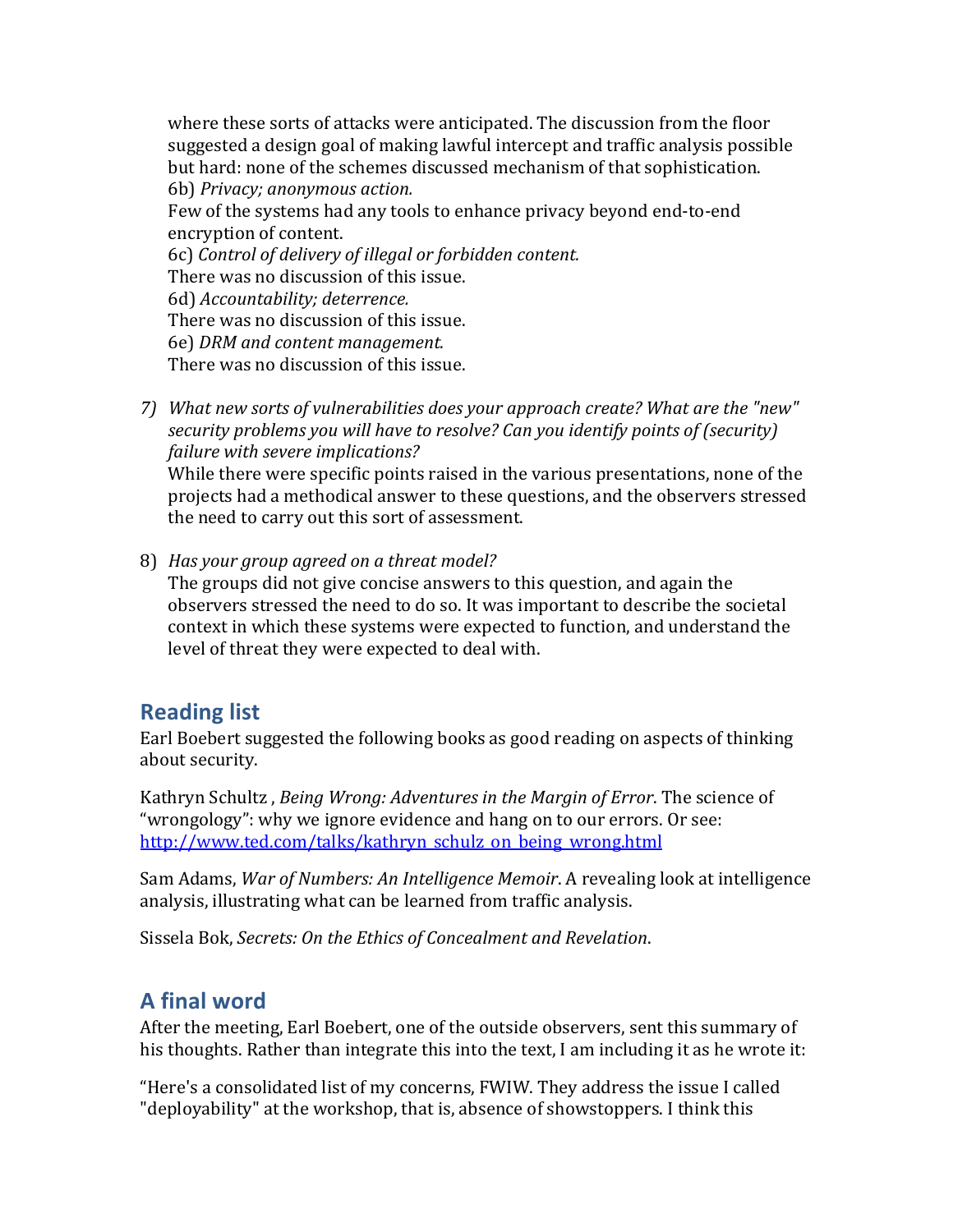criterion applies to all projects, whether they are intended to deploy, prove a principle, or provide a point solution to a specific problem. The two showstoppers I have most commonly encountered are the Magic Crypto Fallacy and the Benign Environment Fallacy.

"The Magic Crypto Fallacy results when the system analysis and design begins with the assumption that all crypto boxes on the net are properly keyed. This dodges the essential and very hard design problem of establishing a chain of authentication from some human authority to a dumb robot with crypto in it. Any deployable system must address the emergency rekey problem, which, along with revocation, are the Achilles' heels of public key crypto. If I lose my private key **while the system** is operating and under attack then some really bad things happen. Issuing a new public/private pair is impractical. If I try, I can no longer see any encrypted secrets that I have cached or that may come my way between the time of loss and the time the **whole net** has been rekeyed with the new public part. I likewise cannot authenticate any messages in that interval. To rekey I have to reconstruct the chain of authentication completely ("Hi. This is President Obama. Bo ate my smartphone. Here's a new public key to use when when we talk. Have a nice day, and be sure to vote Democratic in 2012." Looks silly to you, but you're not a robot.) This form of emergency rekey is a subset of what in the old days was called OTAR, or Over The Air Rekey. It is analogous to the in-band signaling the Bell System tried in the 70's and we all know where that got them :-)

"So you have to escrow the private keys, which in the civilian sector opens up a whole ugly set of issues pertaining to who keeps the escrowed keys and under what circumstances can the Yoo Ess Gummint get their grasping hands on my private bits. You also have to figure out a highly reliable storage system, because a dropped bit in a movie is glitch but a dropped bit in a crypto key is a catastrophe.

"I should also note that crypto is a DoS attacker's dream. If the crypto system is not properly designed, I can interrupt/step on traffic in such a way that your crypto robot is so busy throwing away packets and resynching that it goes into the moral equivalent of a catatonic state.

"The Benign Environment Fallacy is the assumption that nothing inside the security" perimeter (assuming that one can even be drawn in a network of mobile devices) has been compromised. Fuggedaboutit. Supply chain attacks are trivial. Mobile devices are lost and stolen. The mobile devices we are talking about are going to be made to commercial standards, which means they'll cough up their stored secrets readily. A deployable system must be able to detect and remove a compromised node. Which means the crypto design must handle revocation. The only way this can be done in the real world (compromised key lists being something less than a joke) is to rekey the whole net while leaving the compromised sites off the call list. Not pretty. Similarly, the designers need to consider the problem of humans with admin privilege going south on you. Even less pretty.

And that's all I have to say about **that**:-)